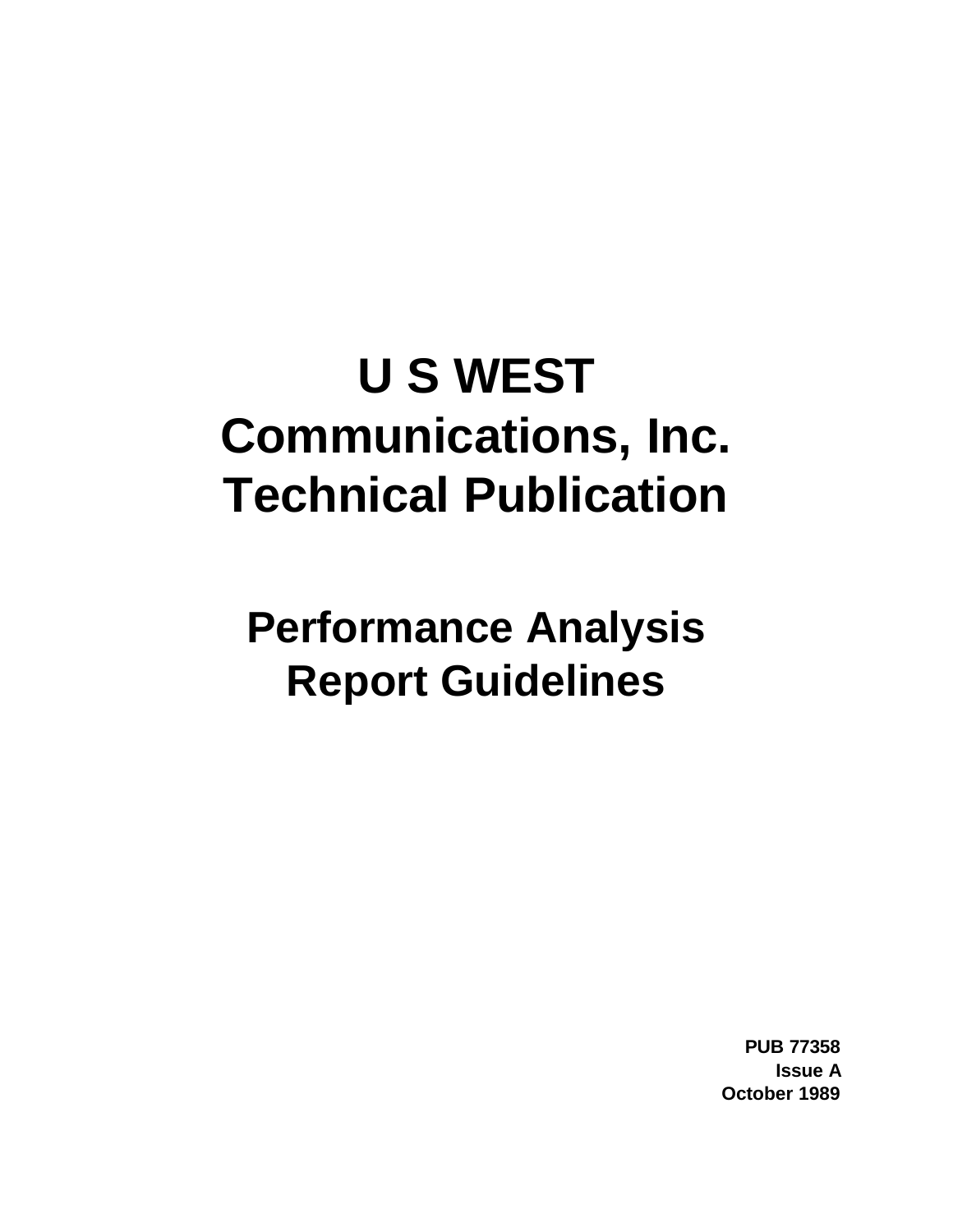# **U S WEST Communications, Inc. Technical Publication**

# **Performance Analysis Report Guidelines**

**Copyright 1989 PUB 77358 Printed in U.S.A. Issue A All Rights Reserved Issue Date**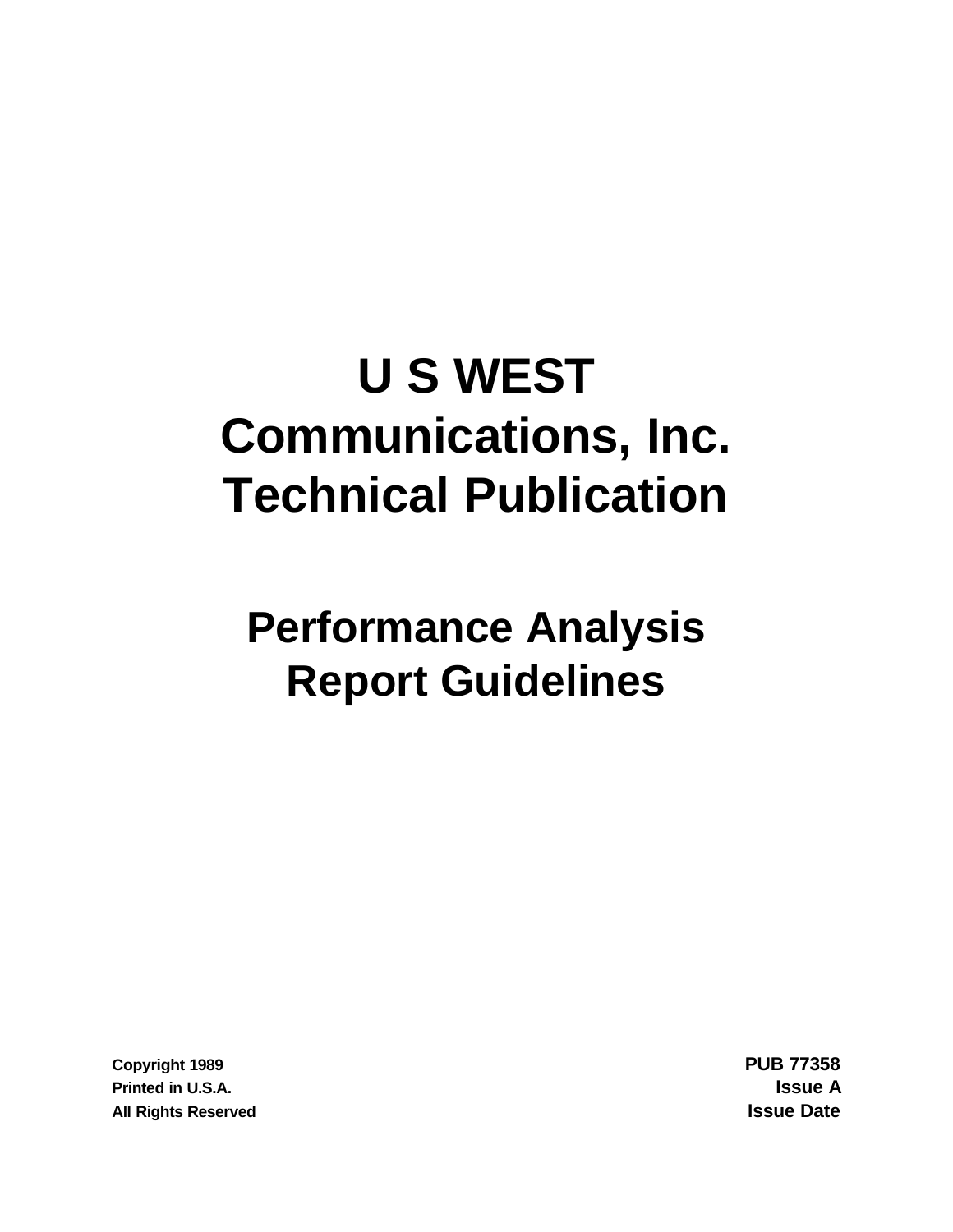### **NOTICE**

This publication describes expectations with regard to Supplier service, products and product support. It also describes the rating system used to evaluate each area.

Conformance with the guidelines contained herein guarantees neither acceptance nor purchase of a given Suppliers product by U S WEST Communications.

U S WEST Communications reserve the right without prior notice to revise this publication for any reason.

If further information is required, please contact:

U S WEST Business Resources, Inc. Manager - Information Release 1801 California, Rm. 1320 Denver, CO 80202 (303) 298-8740

Throughout this publication, the term U S WEST signifies U S WEST Communications, Inc.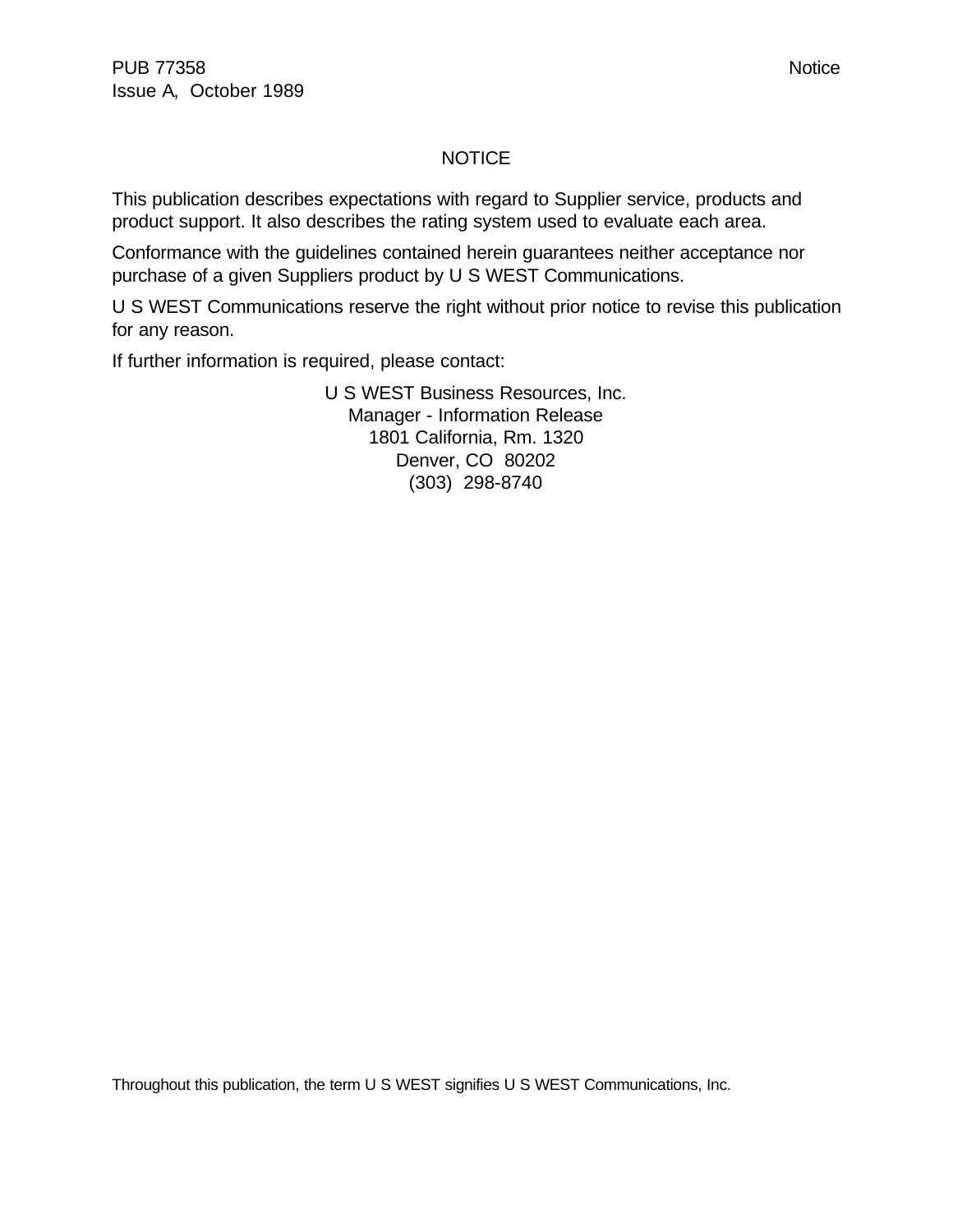#### **COMMENTS**

#### PLEASE TEAR OUT AND SEND YOUR COMMENTS/SUGGESTIONS TO:

#### U S WEST BUSINESS RESOURCES, INC. Manager - Writing Services 1801 California, Room 1320 Denver, Colorado 80202 (303) 298-8740

Information from you helps us to improve our Publications. Please take a few moments to answer the following questions and return to the above address.

| Was this Publication valuable to you in determining<br>our requirements?                                                                                | <b>YES</b> | NO  |
|---------------------------------------------------------------------------------------------------------------------------------------------------------|------------|-----|
| Was the information accurate and up-to-date?                                                                                                            | YES        | NO. |
| Was the information easily understood?                                                                                                                  | YES        | NO. |
| Were the contents logically sequenced?                                                                                                                  | YES        | NO. |
| Were the printed pages legible?                                                                                                                         | YES        | NO. |
| Do you feel the description in the Catalog of Technical<br>Information and/or Digest of Technical Information<br>adequately described this Publication? | YES        | NO  |
|                                                                                                                                                         |            |     |

If you answered NO to any of the questions and/or if you have any other comments or suggestions, please explain:

|                                                          | (Attach additional sheet, if necessary) |
|----------------------------------------------------------|-----------------------------------------|
|                                                          |                                         |
|                                                          |                                         |
|                                                          |                                         |
|                                                          |                                         |
| <b>Telephone Number Exercísion Exercísion Exercísion</b> |                                         |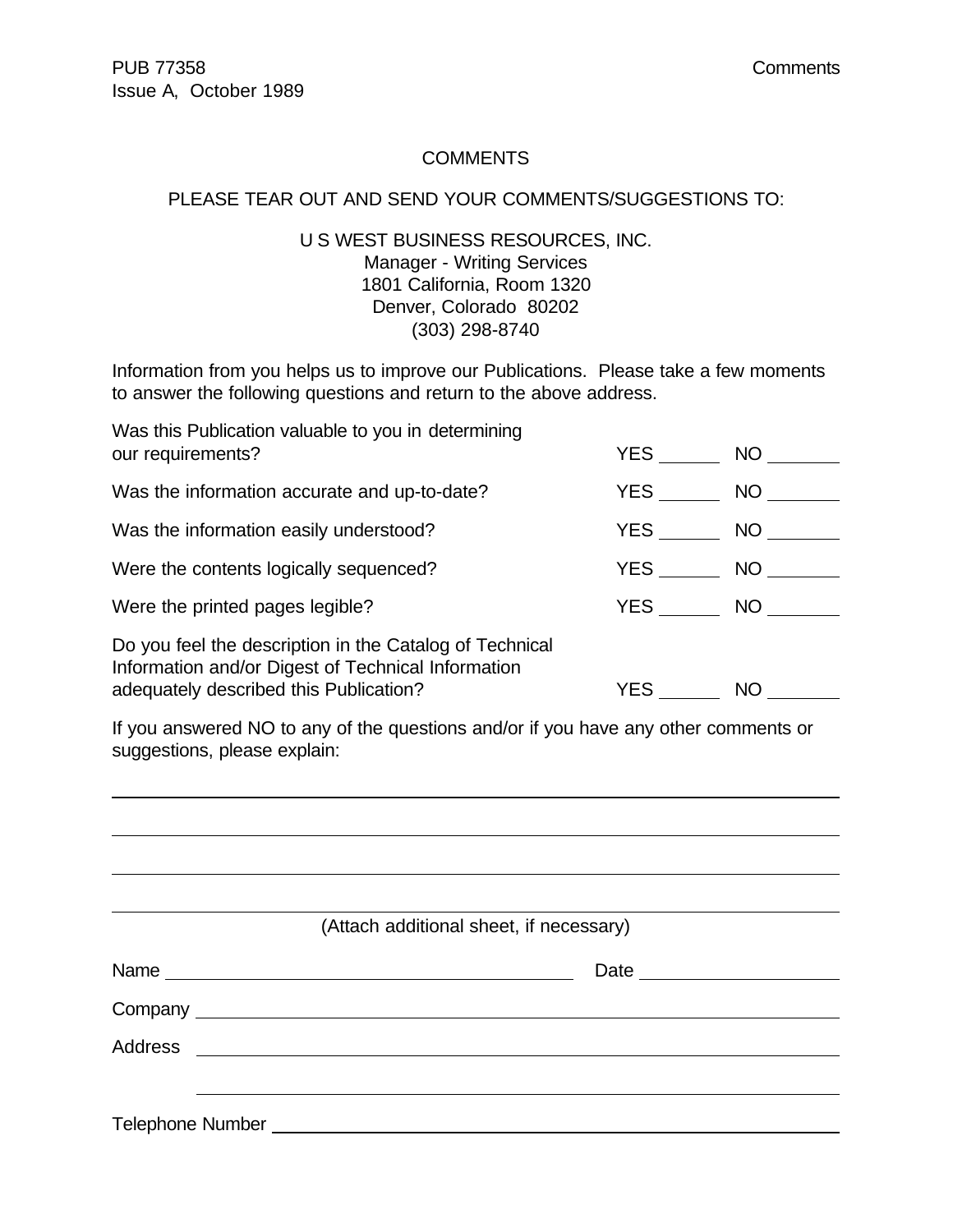# **CONTENTS**

|                | <b>Chapter and Section</b><br>Page            |  |  |
|----------------|-----------------------------------------------|--|--|
| 1.             |                                               |  |  |
| 2.             |                                               |  |  |
| 3.             |                                               |  |  |
| 4.             | 4.1<br>4.2<br>4.3                             |  |  |
| 5.             | 5.1<br>5.2                                    |  |  |
| 6.             | 6.1<br>6.2<br>6.3<br>6.4<br>6.5<br>6.6<br>6.7 |  |  |
| 7 <sub>1</sub> | 7.1<br>7.2<br>7.3<br>7.4<br>7.5               |  |  |
| 8.             | 8.1<br>8.2<br>8.3<br>8.4<br>8.5               |  |  |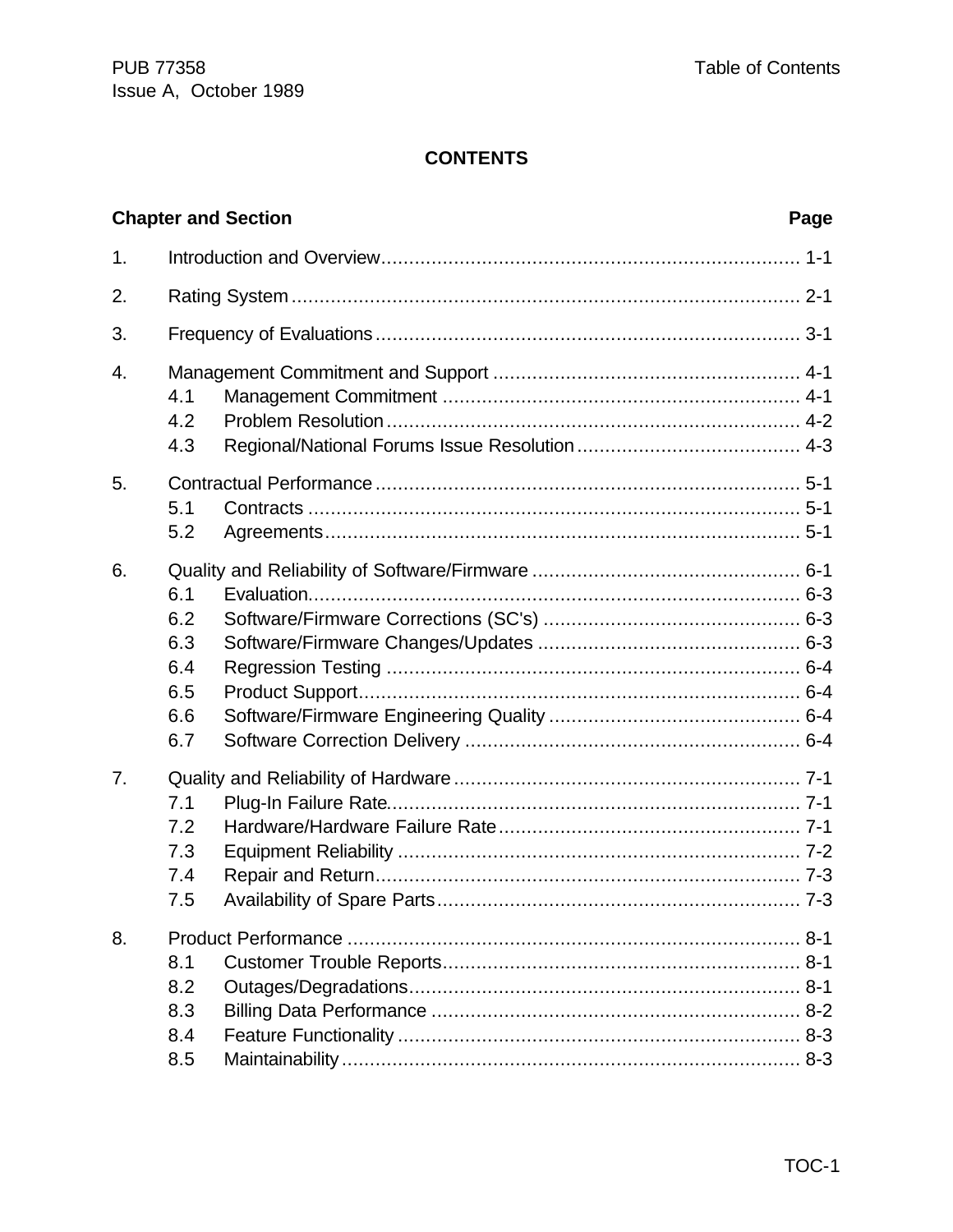# **CONTENTS**

# **Chapter and Section Page**

| 9.  |      |                                                               |  |
|-----|------|---------------------------------------------------------------|--|
|     | 9.1  |                                                               |  |
|     | 9.2  |                                                               |  |
|     | 9.3  |                                                               |  |
|     | 9.4  |                                                               |  |
|     | 9.5  |                                                               |  |
|     | 9.6  |                                                               |  |
| 10. |      |                                                               |  |
|     | 10.1 |                                                               |  |
|     | 10.2 | Contractual Agreement to U S WEST Technical                   |  |
|     |      |                                                               |  |
|     | 10.3 |                                                               |  |
|     | 10.4 |                                                               |  |
|     | 10.5 |                                                               |  |
|     | 10.6 |                                                               |  |
|     | 10.7 |                                                               |  |
|     | 10.8 |                                                               |  |
|     | 10.9 |                                                               |  |
| 11. |      |                                                               |  |
|     | 11.1 |                                                               |  |
|     | 11.2 | Contractual Agreement to U S WEST Communications              |  |
|     |      |                                                               |  |
|     | 11.3 | Timely Response to Engineering Complaints (EC's) 11-1         |  |
|     | 11.4 | Timely Response to Reopened Engineering Complaints 11-1       |  |
|     | 11.5 | Satisfactory Response to Engineering Complaints 11-3          |  |
|     | 11.6 | Satisfactory Response to Reopened Engineering Complaints 11-3 |  |
| 12. |      |                                                               |  |
|     | 12.1 | Contractual Agreement to U S WEST Communications              |  |
|     | 12.2 |                                                               |  |
|     | 12.3 |                                                               |  |
|     |      |                                                               |  |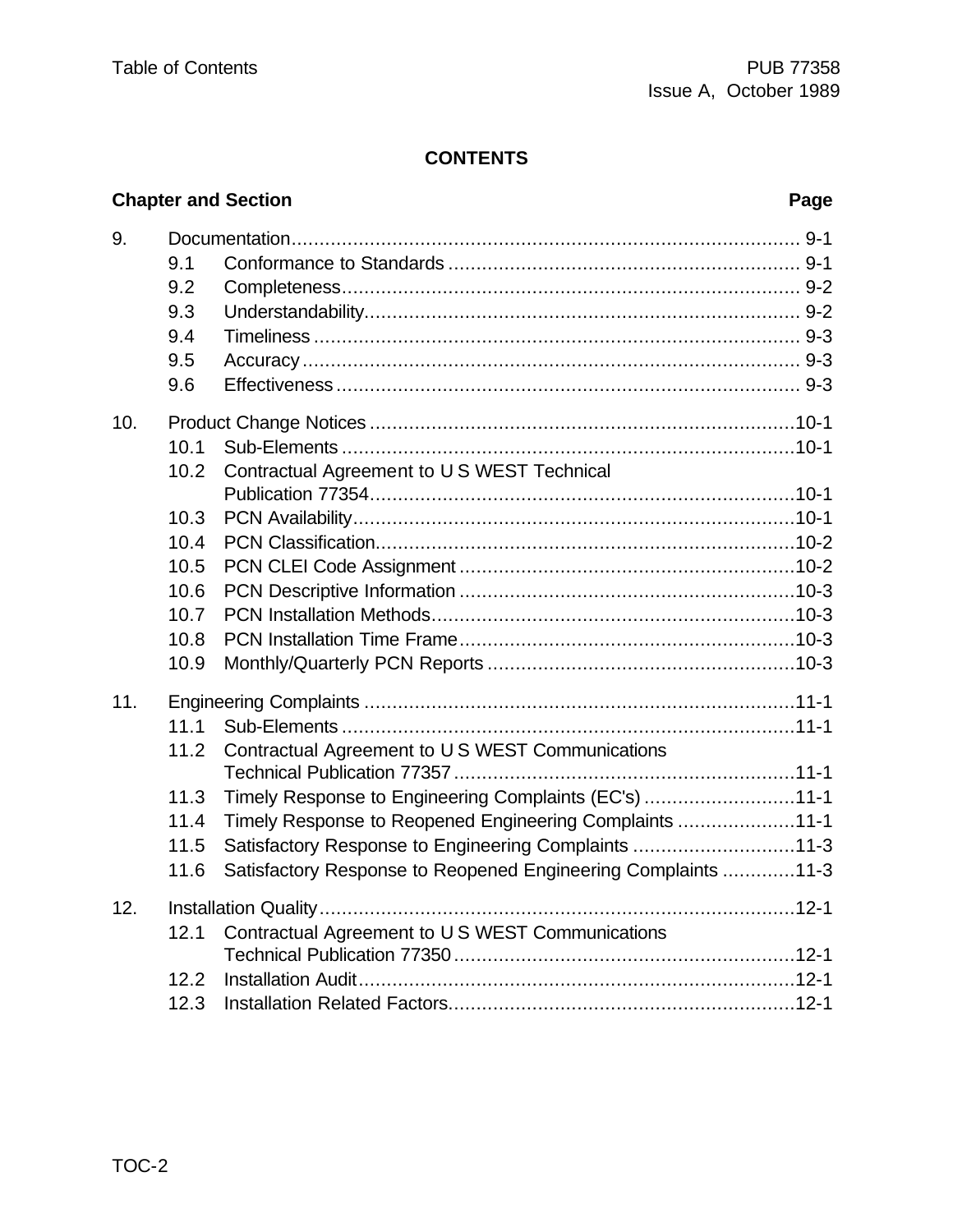# **CONTENTS**

|                 |      | <b>Chapter and Section</b>                            | Page |
|-----------------|------|-------------------------------------------------------|------|
| 13.             |      |                                                       |      |
|                 | 13.1 | Contractual Agreement to U S WEST Communications'     |      |
|                 |      |                                                       |      |
|                 | 13.2 |                                                       |      |
|                 | 13.3 |                                                       |      |
|                 | 13.4 | Evaluation of Supplier's Application Engineering13-3  |      |
|                 | 13.5 | Evaluation of Supplier's Technical and Administrative |      |
|                 |      |                                                       |      |
| 14.             |      |                                                       |      |
|                 | 14.1 |                                                       |      |
|                 | 14.2 |                                                       |      |
|                 | 14.3 |                                                       |      |
|                 | 14.4 |                                                       |      |
| 15.             |      |                                                       |      |
| 16.             |      |                                                       |      |
|                 | 16.1 |                                                       |      |
|                 | 16.2 |                                                       |      |
|                 | 16.3 |                                                       |      |
|                 | 16.4 |                                                       |      |
| <b>Exhibits</b> |      |                                                       |      |
| $14 - 1$        |      |                                                       |      |
| $14 - 2$        |      |                                                       |      |
| $14-3$          |      |                                                       |      |

14-4 Individual Element Detail Page ...................................................................14-9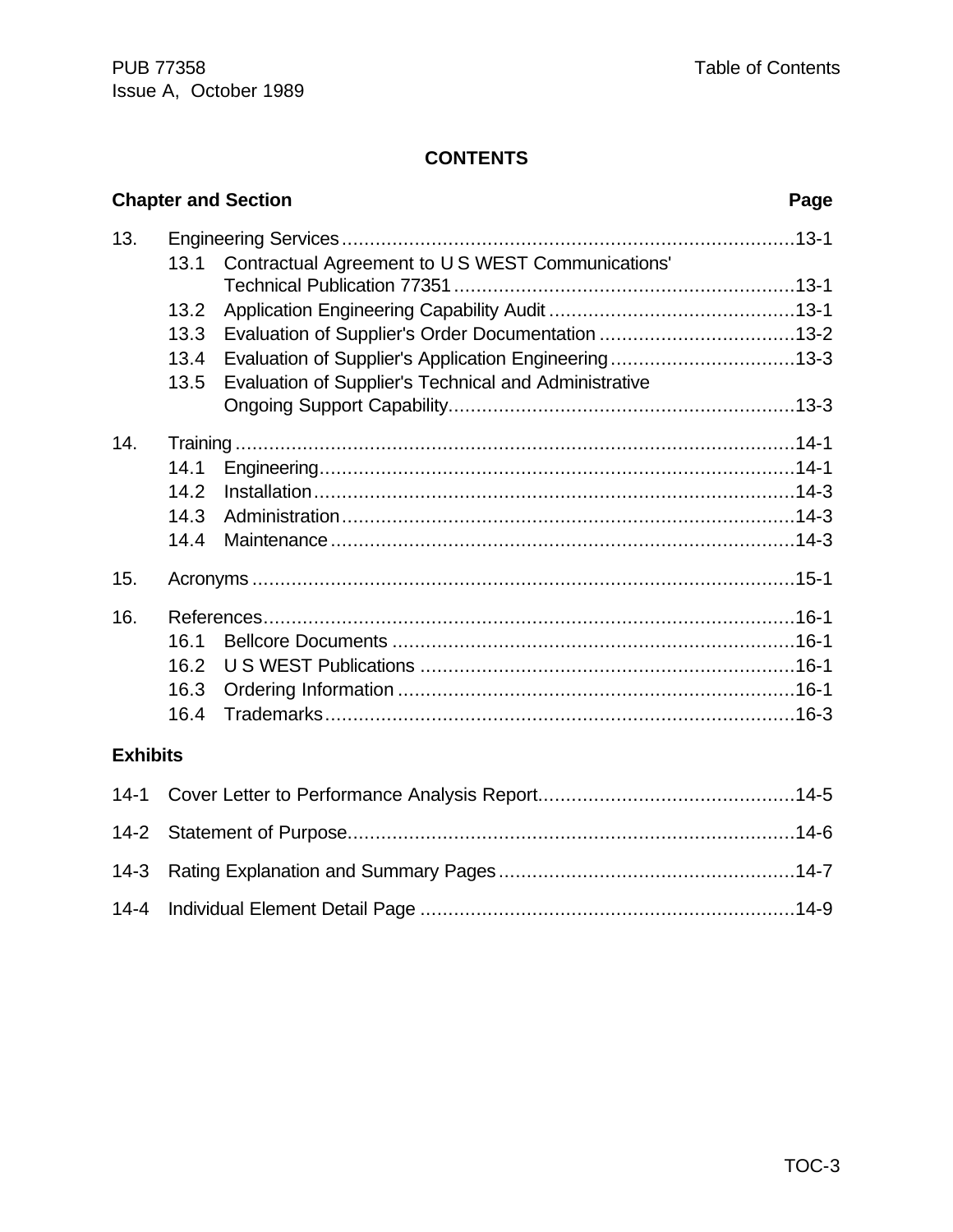### **1. Introduction and Overview**

With the merging of Pacific Northwest Bell, Northwestern Bell, and Mountain Bell into U S WEST Communications and the necessary restructuring to span the entire region, attention has been called to the interaction with our numerous suppliers. Many fine business relationships have developed since divestiture and it is important that a uniform approach be developed in working with suppliers across the region.

When purchasing services and products, U S WEST Communications provides suppliers with information on its requirements and standards. There is, however, a variance in how suppliers understand and or adhere to the requirements. In order to evaluate how well each supplier meets our needs, produces quality products, and provides service and product support; a report entitled "Performance Analysis Report" (PAR) has been developed.

This document titled "PAR Guidelines" describes expectations with regard to supplier service, products, and product support as well as a rating system used to evaluate each area. All ratings will be determined based on how the Suppliers performance impacts U S WEST Communications' revenues, expenses, and service to its customers.

It is intended that the PAR aid in improving communications between U S WEST Communications and the Supplier. It is also intended that the PAR will acknowledge suppliers who provide excellent service and products and allow for strengthening the mutual relationship. The report will also convey concerns and look for suppliers to correct any weakness as a condition for continuing a strong business relationship.

In the sections that follow are explanations of the rating system, performance expectations, and the measured elements in the performance analysis report. A sample of the cover letter for the performance analysis report and an example of the performance analysis report contents and layout can be found in the Exhibits.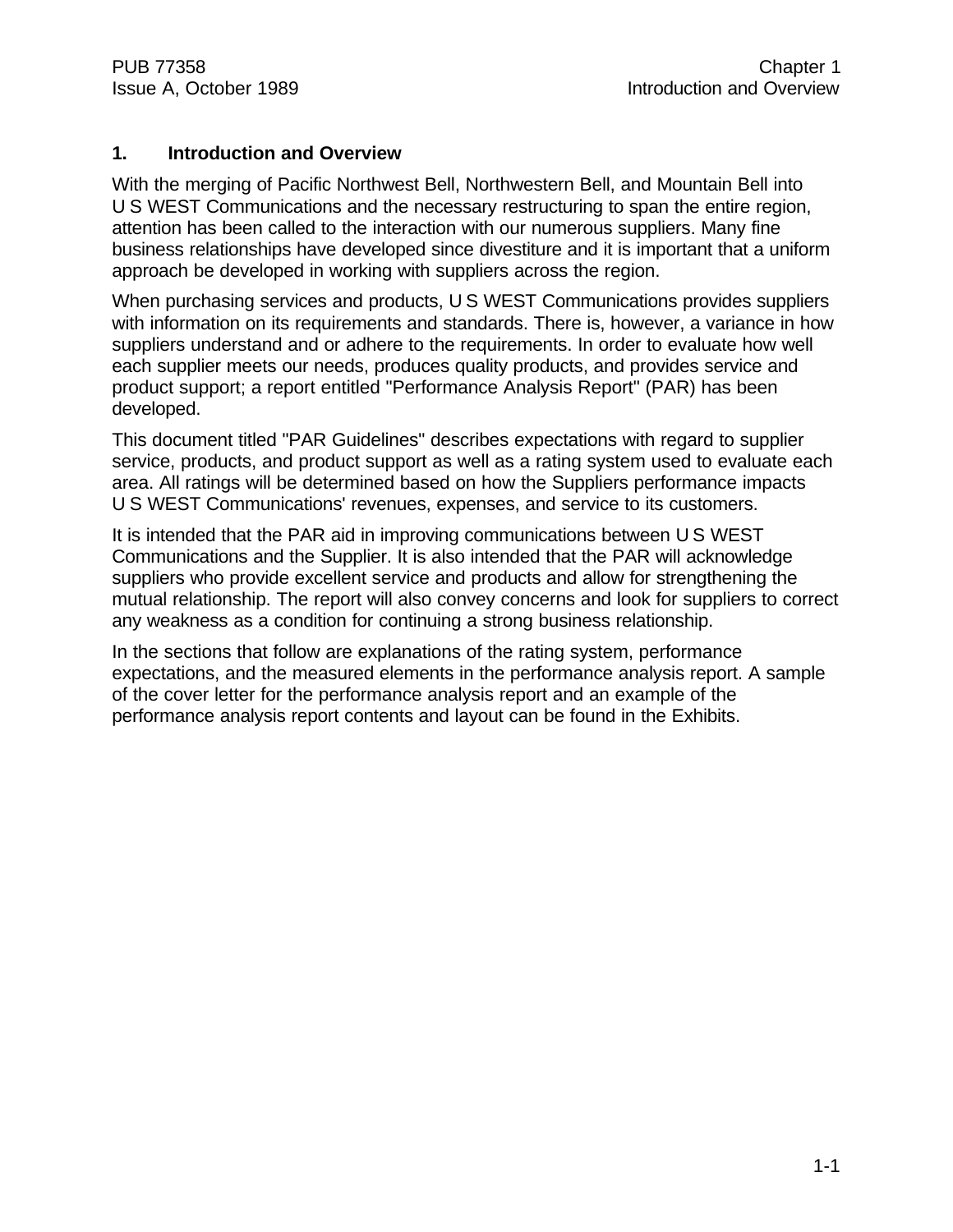# **2. Rating System**

The rating system used in the Supplier performance analysis report for each Element and Sub-element is listed below:

- Better Than Expected
- Meets Expectations
- Near Expectations
- Below Expectations
- Unsatisfactory
- No Rating

The rating system used is designed to communicate clearly how U S WEST Communications perceives a supplier's performance and the degree of attention the Supplier is expected to place on improvement, if applicable. Once informed of the rating assigned, the Supplier will be asked to promptly correct deficiencies identified and make a concerted effort to meet or surpass the expected level of performance.

The rating will also be used to assist in determining future business decisions. Continually receiving ratings that indicate the Supplier is meeting or surpassing U S WEST Communications expected performance levels will have a positive affect on future product purchase decisions. Conversely, continued performance which does not meet expectations will have a negative affect on future product decisions.

A definition for each of the ratings is found in the following paragraphs.

- Better Than Expected
- Surpasses U S WEST Communications' requirements, standards, needs, and expectations. There is a noticeable positive impact on U S WEST Communications' revenues, expenses, or service to its customers. The positive impact must produce results that are better than expected performance in one or more of these areas.
- Meets Expectations
- Meets all U S WEST Communications' requirements, standards, needs, and expectations. All deficiencies and problems are resolved in a timely fashion. There is no negative impact on U S WEST Communications' revenues, expenses, or service to its customers.
- Near Expectations
- Meets most U S WEST Communications' requirements, standards, needs, and expectations. Deficiencies and problems are usually resolved in a timely fashion. There is a minimum of negative impact on U S WEST Communications' revenues, expenses, or service to its customers. Improvement is still expected.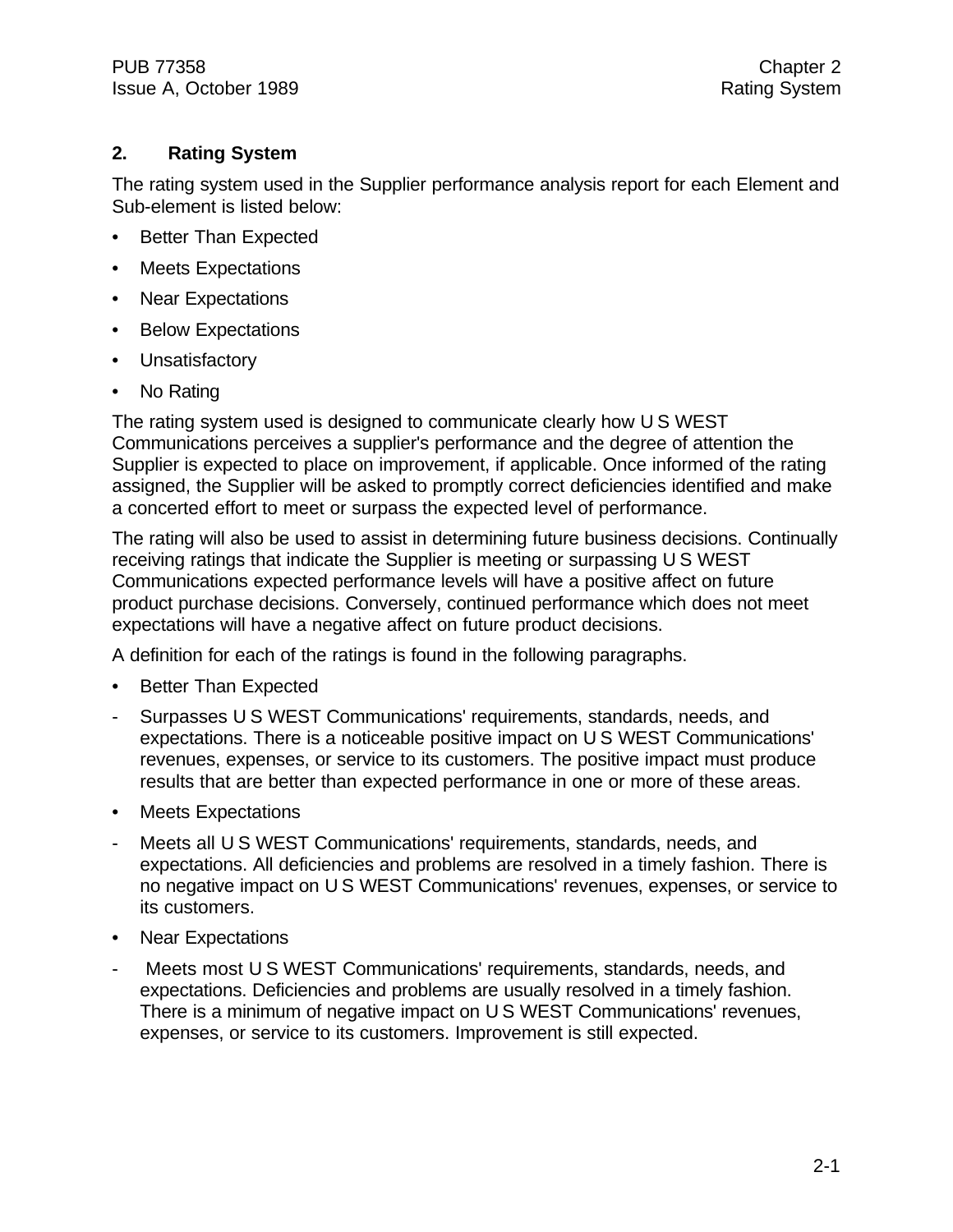- Below Expectations
- Does not meet several U S WEST Communications' requirements, standards, needs, and expectations. Deficiencies and problems may not always be resolved in a timely fashion. There may be some negative impact on U S WEST Communications' revenues, expenses, or service to its customers. One or more of these conditions may be present to warrant this rating. Improvement is required.
- Unsatisfactory
- Does not meet U S WEST Communications' requirements, standards, needs, and expectations. Deficiencies and problems are not resolved in a timely fashion. There is an unacceptable negative impact on U S WEST Communications' revenues, expenses, or service to its customers. One or more of these areas may be affected to warrant this rating. Improvement is mandatory.
- No Rating
- This rating is used when there is insufficient activity to rate an Element. It is also used when one of the other ratings does not apply for other reasons.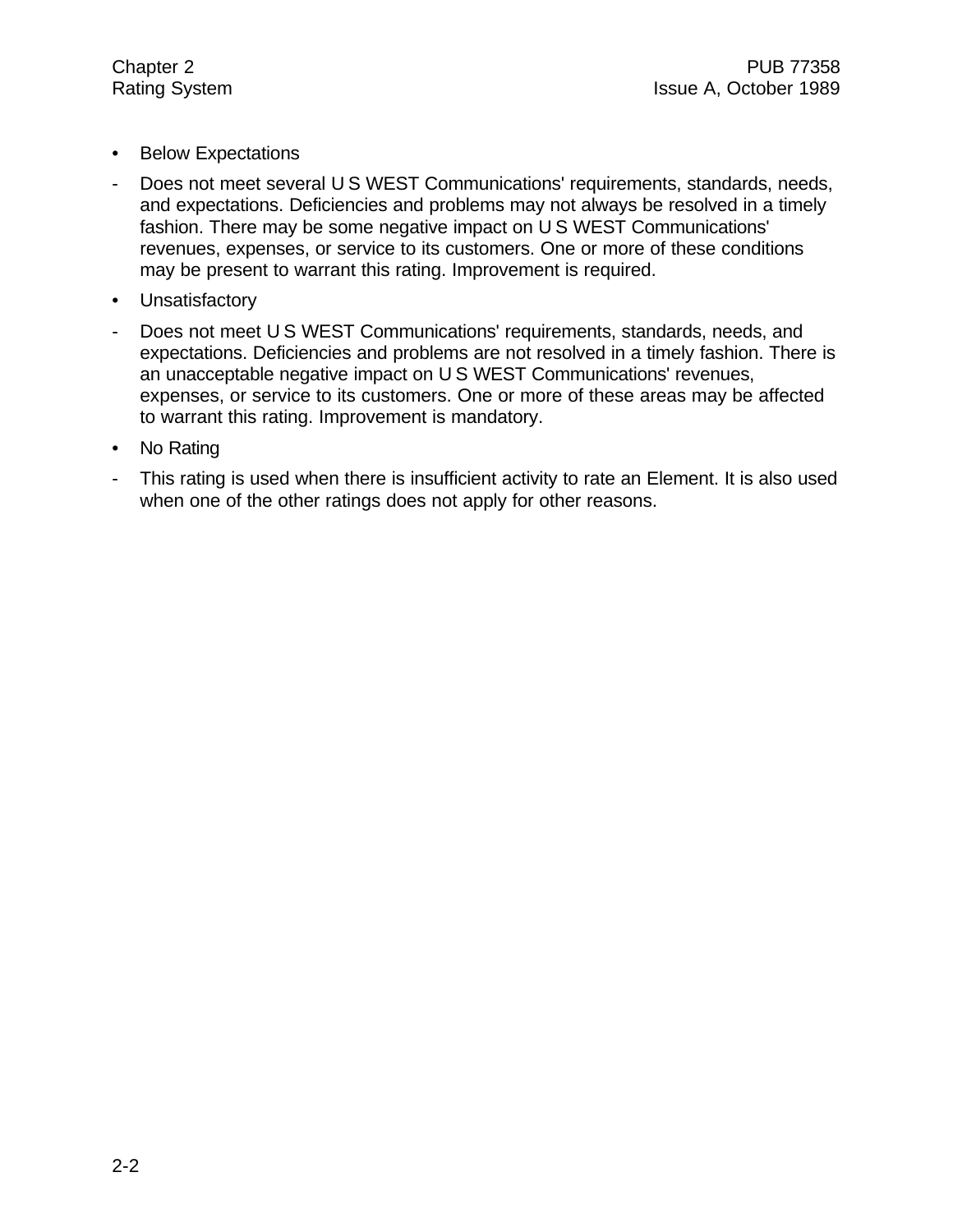# **3. Frequency of Evaluations**

Conducting the described evaluations will be mutually beneficial to both the Supplier and U S WEST Communications. However, there must be reasonable criteria established to determine an appropriate need and frequency providing a balance between benefit and expended resources.

Switching systems are the heart of the Network and any weakness or failure of a system impacts very large numbers of customers simultaneously. Because of this potential service impact, all major U S WEST Communications suppliers of switching equipment will be evaluated at regular intervals.

Transport and ancillary products pose a potential service risk to large numbers of customers, generally in proportion to the quantity and placement of the product in the network. All of these factors will be analyzed by U S WEST Communications in determining the need and value of conducting a PAR evaluation. Following are the general guidelines on when evaluations will be performed.

Major U S WEST Communications suppliers of Central Office Switching Equipment will be evaluated Quarterly or Semi Annually.

All other suppliers will be evaluated when deemed necessary by U S WEST Communications with a follow up evaluation conducted within 12 months of the initial evaluation.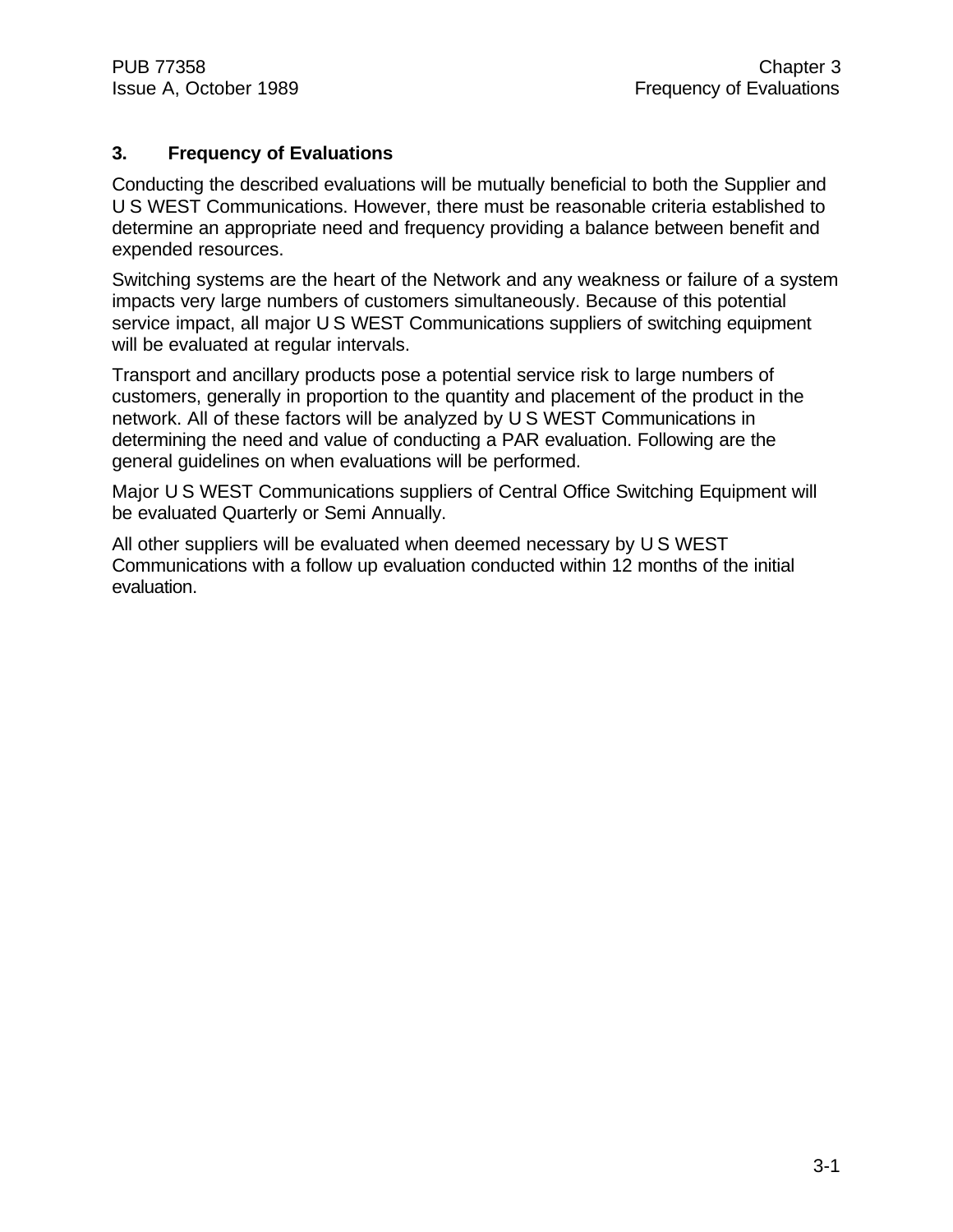# **4. Management Commitment and Support**

Management Commitment and Support is the evaluation of the Supplier's commitment to the support of the network products and services provided to U S WEST Communications. The evaluation of this Element will be comprised of sub-elements, which are:

- Management Commitment
- Problem Resolution
- Regional/National Forums Issue Resolution

Explanations of these sub-elements are found in the following paragraphs.

#### **4.1 Management Commitment**

The success of a supplier to provide professional services and products is a measure of the commitment of the management team to Quality and Reliability. Conversely, without management commitment to Quality and Reliability, no supplier can meet U S WEST Communications' expectations.

#### **Expectations**

When this sub-element is evaluated the following criteria will be used:

- The Supplier will handle the day to day interface with U S WEST Communications in an expeditious and professional manner.
- The Supplier will minimize the need or requirement for U S WEST Communications to escalate problems to higher levels of management within either U S WEST Communications or the Suppliers management structure.
- The Supplier will resolve quality and/or technical issues in a timely and reasonable manner.
- It is expected that Quality is a way of life within the Suppliers organizations not just another program that has to be followed.
- The Supplier is expected to meet or exceed the requirements in the Bellcore Quality Program Analysis, Manufacturing Program Analysis, Technical Analysis Reports, etc. and correct, in a timely manner, any deficiency identified.
- The Supplier is expected to promptly resolve all PCN issues brought to the attention of the Supplier by U S WEST Communications.
- The Supplier is expected to understand and adhere to the product evaluation and procurement policies of U S WEST Communications.

#### **4.2 Problem Resolution**

The sub-element of problem resolution measures the responsiveness of the Supplier to provide assistance and corrections for problems referred to them to ensure that U S WEST Communications' revenues, expenses, and service expectations/commitments are met.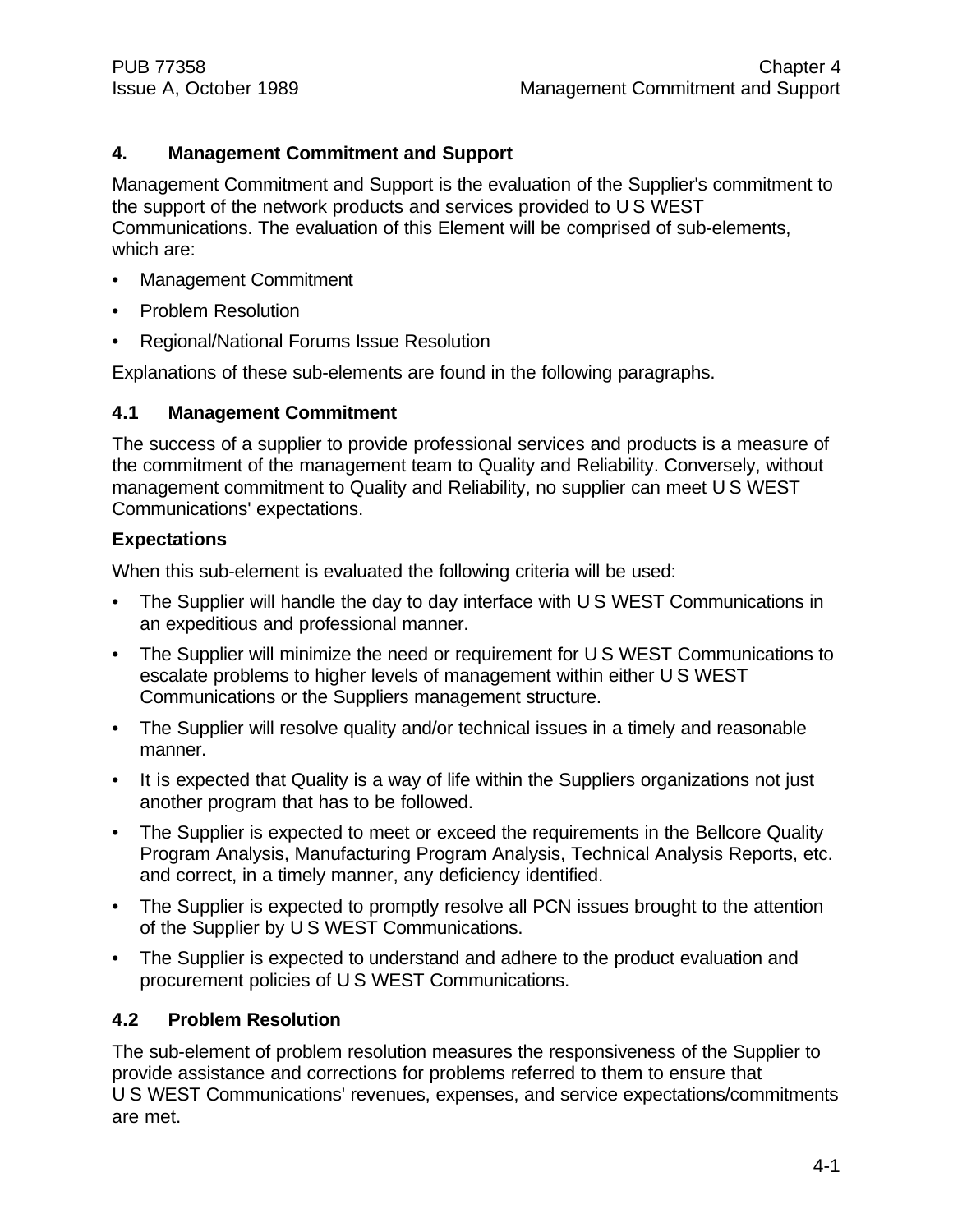# **Expectations**

The Supplier will resolve issues/problems/troubles referred to them in a manner consistent with the priority placed upon them by U S WEST Communications or its agents. Acceptable resolution times will be determined by U S WEST Communications. If questions arise, U S WEST Communications will be the final arbiter.

- EMERGENCY Any situation or condition that has a significant and identifiable impact on Customer Service or billing. Immediate response is required.
- SERVICE AFFECTING A problem/trouble or condition that causes a service or customer feature to function in a manner unsatisfactory to the customer or U S WEST Communications. Resolution time will be kept to a minimum to alleviate customer dissatisfaction.
- NON-SERVICE AFFECTING Those situations or conditions that do not directly affect customer service but which may cause increased maintenance costs or complicate daily operations. Resolution will be per U S WEST Communications standards, practices, contracts, or as mutually agreed between U S WEST Communications and the Supplier.

# **4.3 Regional/National Forums Issue Resolution**

This sub-element of Management Commitment and Support evaluates the commitment of the Supplier to resolve issues raised in various Regional and National Forums.

#### **Expectations**

The Supplier will resolve issues/problems presented to them from Regional or National Committee in an appropriate manner. Among these committees are the RRF, QORM, ESAC/SPC Documentation Committee, COMTTAG, etc., to ensure that U S WEST Communications' revenues, expenses, and service expectations/commitments are met.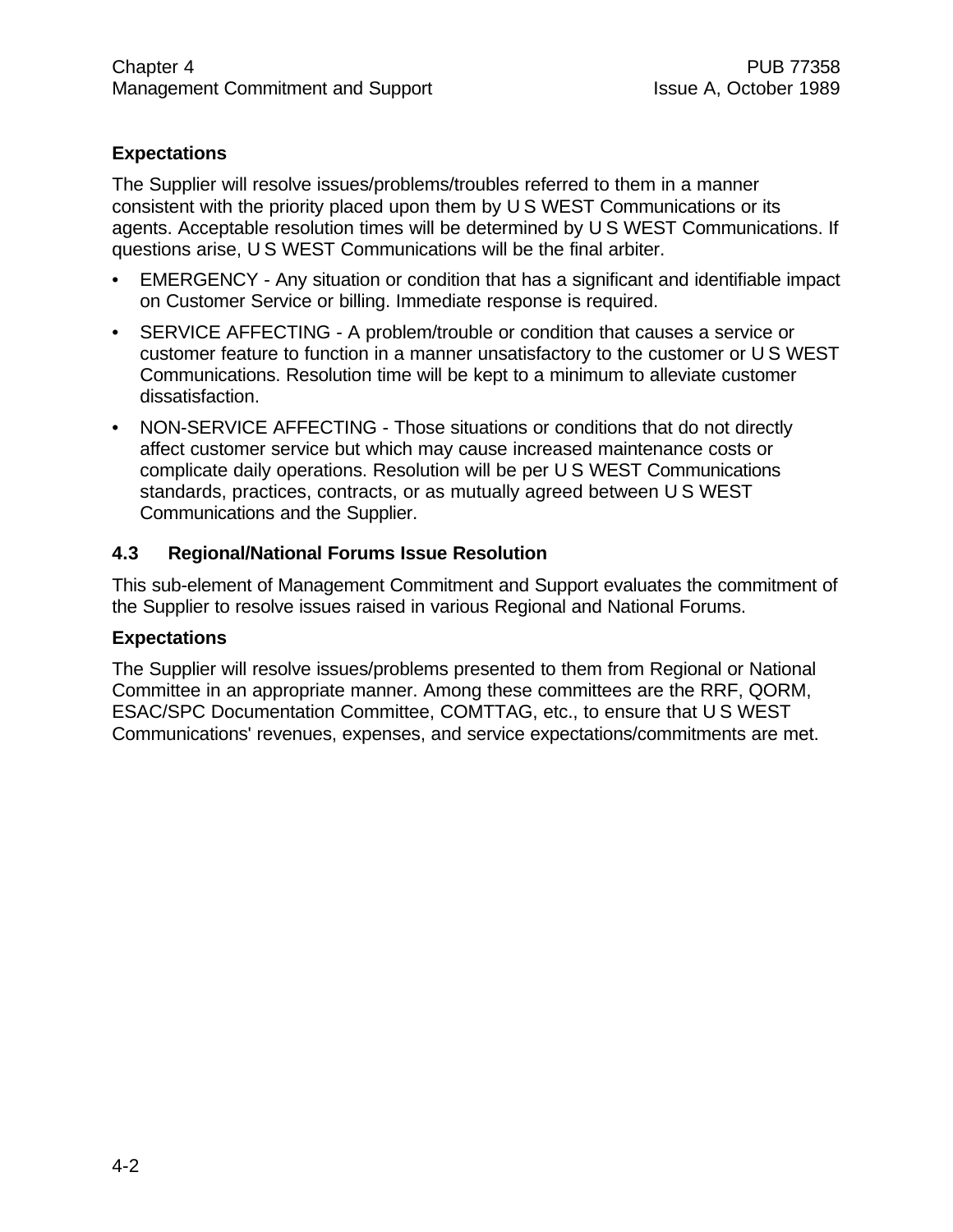# **5. Contractual Performance**

This element evaluates the supplier's adherence to and fulfillment of our expectations with respect to the contractual writings and/or our assumed contractual agreements and related supplier performance. Failure to comply with either the "letter" of the contract or other promises of performance will affect U S WEST Communications' ability to meet commitments to its customers and may result in lost revenues, resource scheduling errors and overall dissatisfaction with the supplier's "contractual performance".

# **5.1 Contracts**

Contracts include all legally enforceable oral or written understandings or agreements negotiated between U S WEST Communications and the supplier whether by our authorized procurement agent, U S WEST Business Resources, Inc., or any other person/agent duly authorized to act on behalf of U S WEST Communications. It is expected that Business Resources, Inc. will be a primary source of supplier performance information relative to this PAR element.

# **Expectations**

The Supplier will fulfill all terms and conditions specified in contracts with U S WEST Communications, including but not limited to the following:

- Meets all delivery schedule dates.
- Product shipments are completed with no items missing.
- All items received are new and equipped with the latest features, technologies, and enhancements; unless otherwise specified by U S WEST Communications.
- All purchased software, firmware, and hardware must function as specified in U S WEST Communications specifications, suppliers specification, or as advertised when placed in service.
- Warranty and contractual commitments are adhered to.

# **5.2 Agreements**

Agreements between U S WEST Communications and the Supplier are sometimes made with the understanding that the Supplier will improve upon some conditions of the contract. Examples of such agreements are:

- Early delivery to permit U S WEST Communications to meet a customer's needs.
- Accelerated feature development.
- Feature Delivery.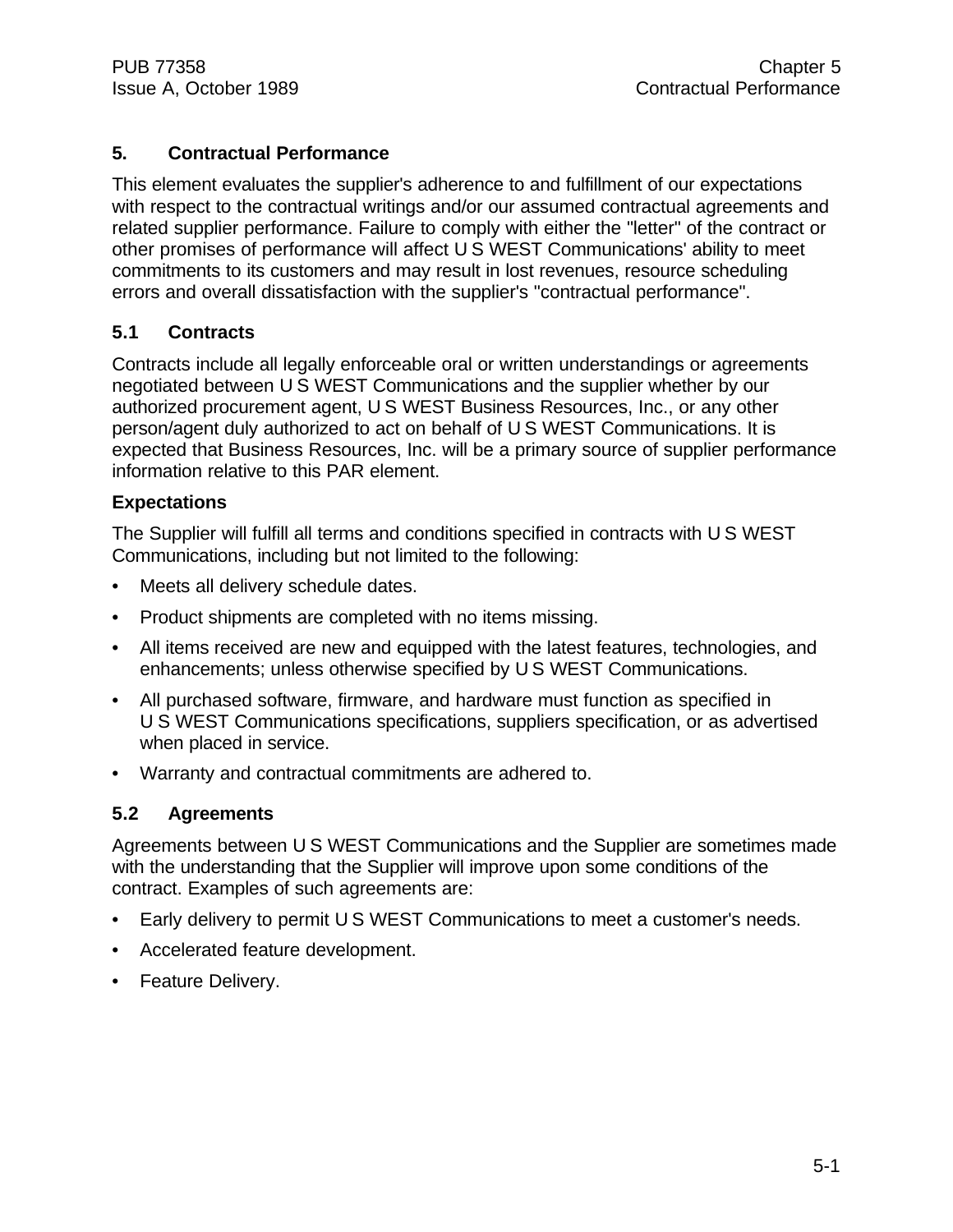# **Expectations**

The supplier is to be commended for their willingness to make changes, when possible, to assist U S WEST Communications in meetings its and/or their customer's needs and desires. When such implied changes/promises are made by any agent of the Supplier which would lead U S WEST Communications to reasonably believe they would be fulfilled, then these changes/promises will be looked upon in the same manner as Contracts and will be so evaluated.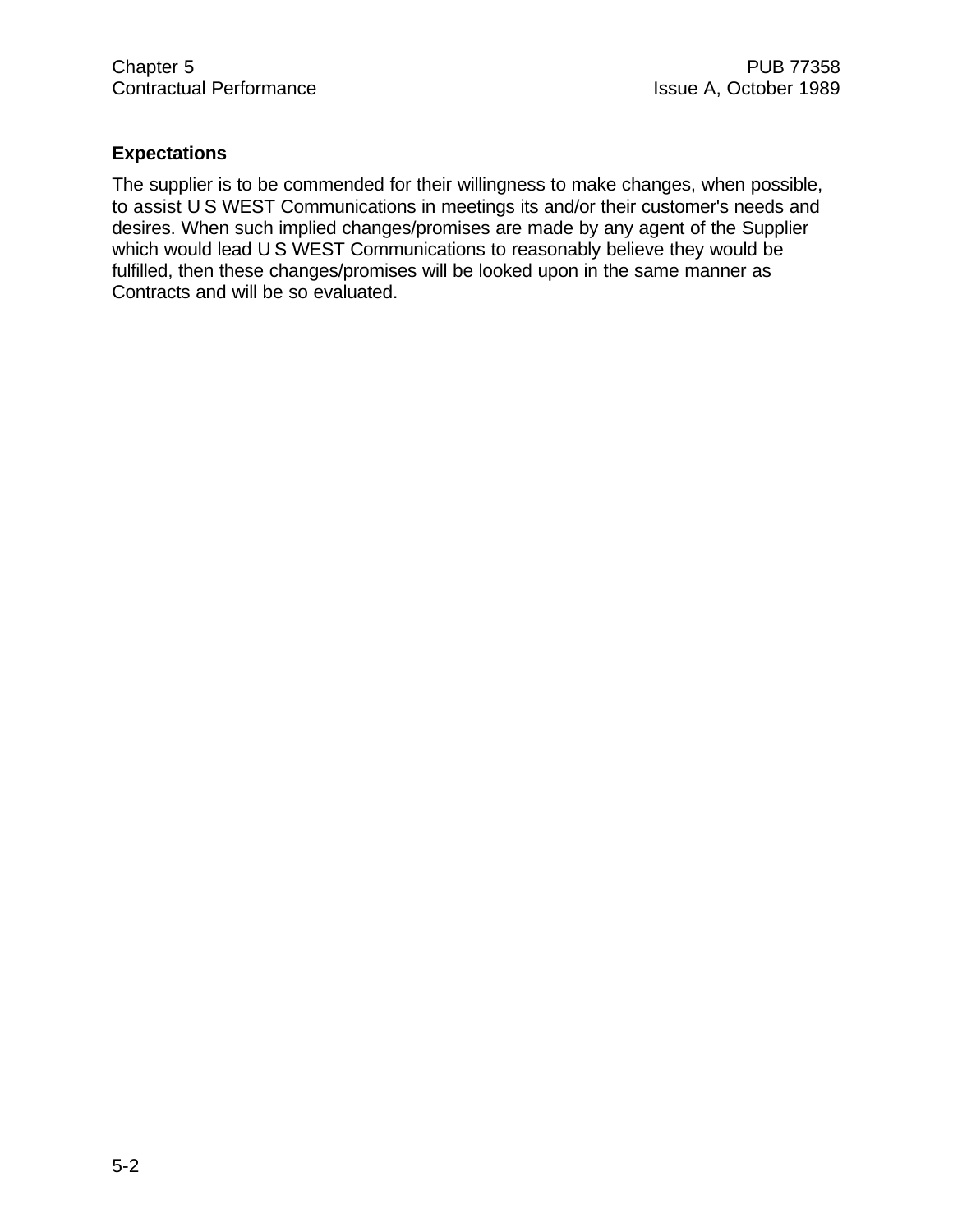# **6. Quality and Reliability of Software/Firmware**

A series of terms have been defined in the following paragraphs, because of the varying number of terms used to identify pieces of software.

Program is a grouping of code and/or programs which provides for the control and processing of telecommunications information through the system. The functions and features provided by the program include, but are not limited to, the following:

- Call Processing
- Maintenance of the System
- Administration of the System
- Man Machine Communications
- System Recovery
- Integrity Checks
- Custom Calling Features for Telephone Customers
- Diagnostics
- Data Transfer
- Applications Programs

Program Release is defined as:

• Major improvements and changes made to the Program which cause a

majority of the code or programs to be rewritten and recompiled.

• Major new features are added to the program which require a majority of the code or programs to be rewritten and recompiled.

Program Point Release is defined as:

- Minor improvements/changes made to the existing features of the program and a small number of programs have been rewritten.
- New features are added to the program.
- The number of patches released to the field for application have exceeded some predetermined number.
- The number of patches released to the field have caused the exhaust of the allocated patch area in the Program.

Software Correction (SC) is considered to be any modification to a program that is used to correct a problem (bug) or operational deficiency.

• Software Corrections may be single fixes or a combination of fixes bundled together for the convenience of either the Supplier or U S WEST Communications.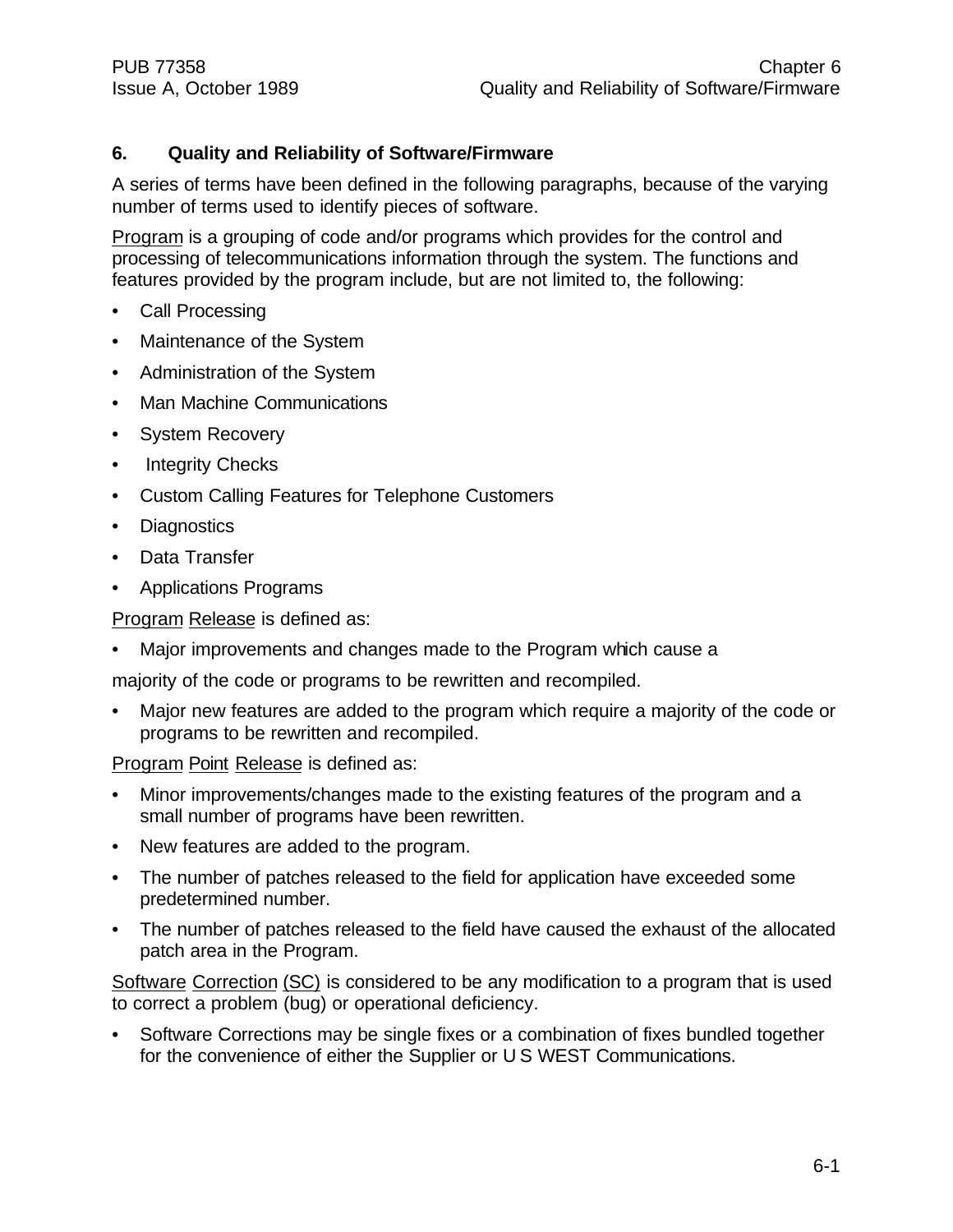• Bundled patches are counted as the number of patches in the package and not a single fix.

### **6.1 Evaluation**

This element evaluates the quality and reliability of the software product delivered to U S WEST Communications by the Supplier. U S WEST Communications' ability to meet revenue, expenses, and service requirements are directly impacted by the Supplier's quality in this element. In the evaluation of this element there are sub-elements which will be measured and tracked both by U S WEST Communications and the Supplier. Because of their impact on U S WEST Communications' revenues, expenses, or service the sub-elements are:

- Software/Firmware Corrections
- Software Changes/Updates
- Regression Testing
- Product Support
- Software/Firmware Engineering Quality

# **6.2 Software/Firmware Corrections (SC's)**

#### **Expectations**

- All Software/firmware Corrections will correct the described symptom/problem and cause no adverse affect on any other service, customer, or Billing Data process.
- Software/firmware Corrections identified in earlier Program Releases etc., will be propagated to all current Program Releases, etc. within two weeks of release.
- Software/firmware Corrections which have been included in the current Program Release will be recompiled in the next Program Release.

#### **6.3 Software/Firmware Changes/Updates**

#### **Expectations**

- Software/firmware changes will be completed as scheduled without negative impact on service, billing data maintenance functionality, or require modifications to ensure success.
- Delays caused by lack of hardware, incorrect supplier procedures, incorrect data provided by supplier, etc. are considered failures. Local modifications of the software to ensure loading as scheduled are considered failures for the purpose of this report.
- Any perceptible negative impact on service, customers, or Billing Data will cause the change/update to be considered unacceptable. For the purpose of this sub-element, service impact caused by the actual insertion process will not be considered as a failure unless the time exceeds the norm for that system.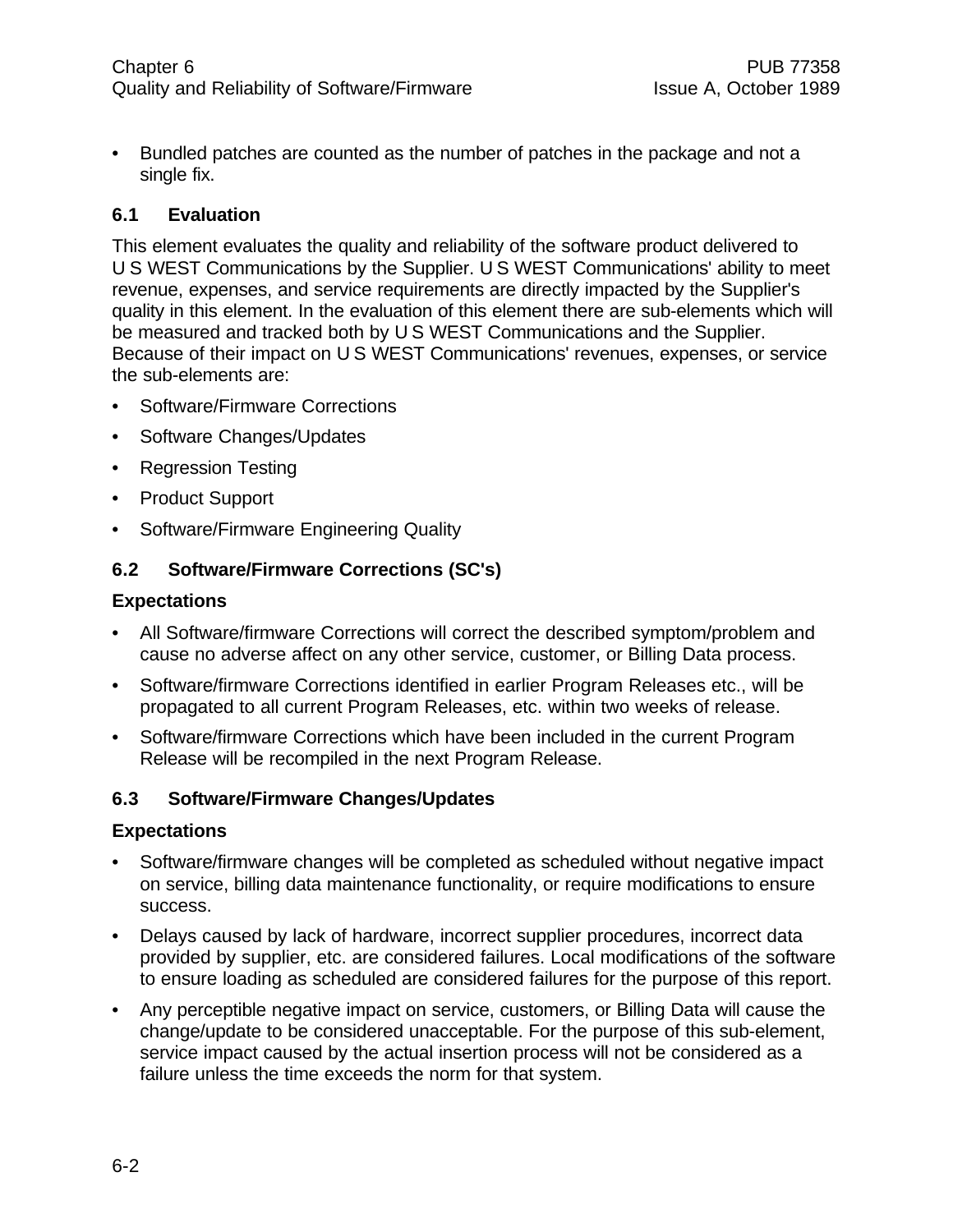- For Program Releases, the Supplier must reissue all of the software documentation and all corrections currently identified for previous releases will be brought forward to the new release.
- For Program Point Releases, the Supplier may recompile the Program and must reissue all of the documentation for the affected code and programs in a timely fashion (see the paragraph in Chapter 9 under "Timeliness").

### **6.4 Regression Testing**

#### **Expectations**

- There will be zero (0) service, customer, or billing data problems identified in any program release that were previously corrected and identified in some earlier release.
- Existing features will not be negatively impacted in any future software release.

### **6.5 Product Support**

#### **Expectations**

- Supplier will provide software/firmware maintenance and correction support on the current Program Release and the two prior releases or a minimum of two years, which ever is longer, at the same level of support.
- Supplier will provide adequate software maintenance support for all earlier Program Releases so that it is cost effective to both U S WEST Communications and the Supplier.

#### **6.6 Software/Firmware Engineering Quality**

#### **Expectations**

• Supplier will engineer and provide software/firmware in a professional manner without local or external modifications to overcome engineering problems.

#### **6.7 Software Correction Delivery**

#### **Expectations**

- The Supplier will deliver all software additions and/or changes for each product in the format and mode as requested by U S WEST Communications.
- The application process of Software Corrections, either individual or bulked, will be design transparent to U S WEST Communications' customers.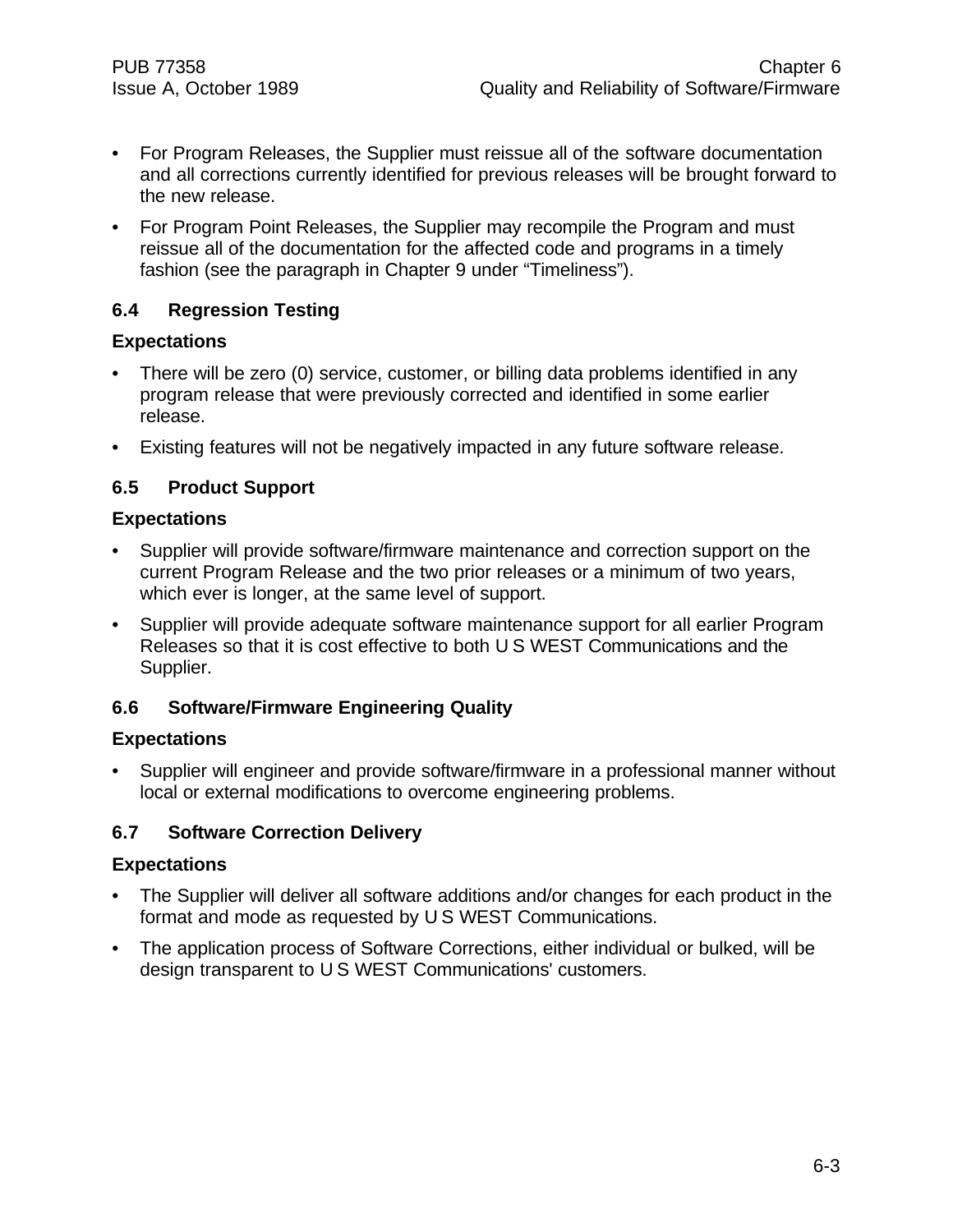# **7. Quality and Reliability of Hardware**

This rating area acknowledges a supplier's ability to provide quality and reliable hardware that meets U S WEST Communications' Standards. It also recognizes a supplier's commitment to provide on going evaluation and corrective action to ensure quality standards of U S WEST Communications are maintained throughout the life of the product. Ratings will be provided on the following sub-elements.

- Plug-in Failure Rate
- Hardware/Hardwire Failure Rate
- Equipment Reliability
- Repair and Return
- Availability of Spare Parts

### **7.1 Plug-In Failure Rate**

This sub-element is an evaluation of how a Supplier's engineering and manufacturing of plug-ins impacts U S WEST Communications cost of maintaining the Supplier's product.

### **Expectations:**

- The Supplier's design and manufacturing process will produce quality and reliable plug-in equipment.
- The Supplier will, on an ongoing basis, analyze plug-in equipment failures and document action plans for units with a high fall out rate.

#### **7.2 Hardware/Hardware Failure Rate**

This sub-element is an evaluation of how a Supplier's engineering, manufacturing, and installation of non plug-in equipment impacts U S WEST Communications' cost of maintaining the Supplier's product.

#### **Expectations**

• U S WEST Communications' expectation is that hardware/hardwire equipment will be engineered, manufactured, and installed to meet U S WEST Communications' requirement that non plug-in equipment will be, by definition, virtually maintenance free.

# **7.3 Equipment Reliability**

This sub-element is an evaluation of how a Supplier's equipment design would provide the reliability required.

#### **Expectations**

• U S WEST Communications' expectation is that no single hardware fault will cause the equipment to malfunction and have a negative impact on customer service.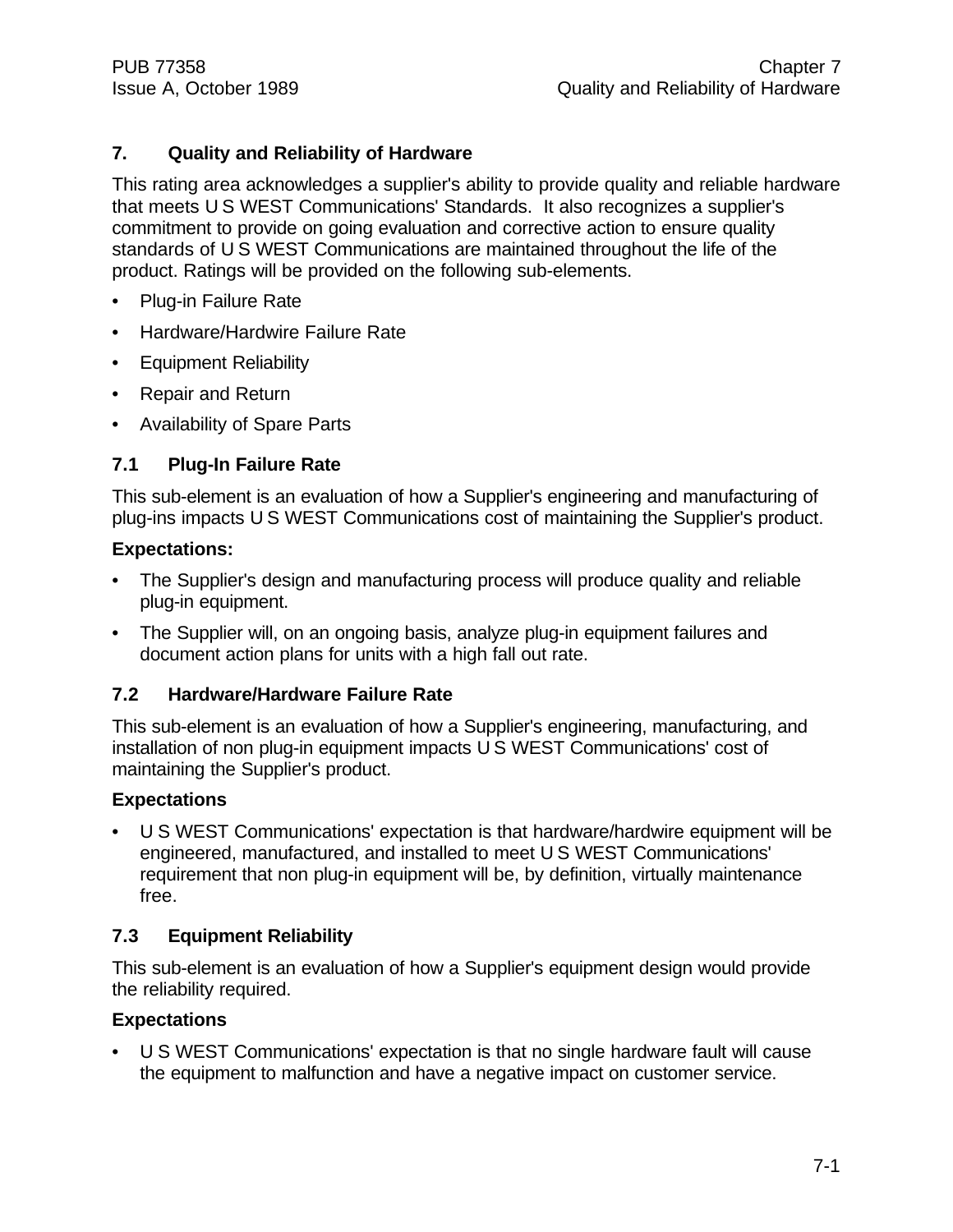# **7.4 Repair and Return**

This sub-element is an evaluation of how the Supplier supports his product via the repair and return process. This sub-element is made up of the following items:

- Timely Repair
- This sub-element evaluates the timeliness of the Supplier's repair and return process.
- **Expectations**

The Supplier is expected to have a repair and return process which will allow U S WEST Communications to maintain a minimum number of spare parts.

- Efficient Repair
- This sub-element evaluates the efficiency of the Supplier's repair and return process.
- **Expectations**

The Supplier's repair and return process will provide quality repaired equipment at reasonable costs.

The Supplier will, on an ongoing basis, track and evaluate returned equipment to identify and resolve the following conditions.

- Plug-in equipment that arrives at the Supplier's repair facility without defect.
- Plug-in equipment that is returned to U S WEST Communications defective.

U S WEST Communications and the Supplier will need to work cooperatively to resolve these issues.

# **7.5 Availability of Spare Parts**

This sub-element is an evaluation of how the Supplier supports his product with the timely availability of spare parts.

# **Expectations**

• U S WEST Communications' expectation is that the Supplier will maintain adequate spare parts for equipment, in order to meet the needs of U S WEST Communications.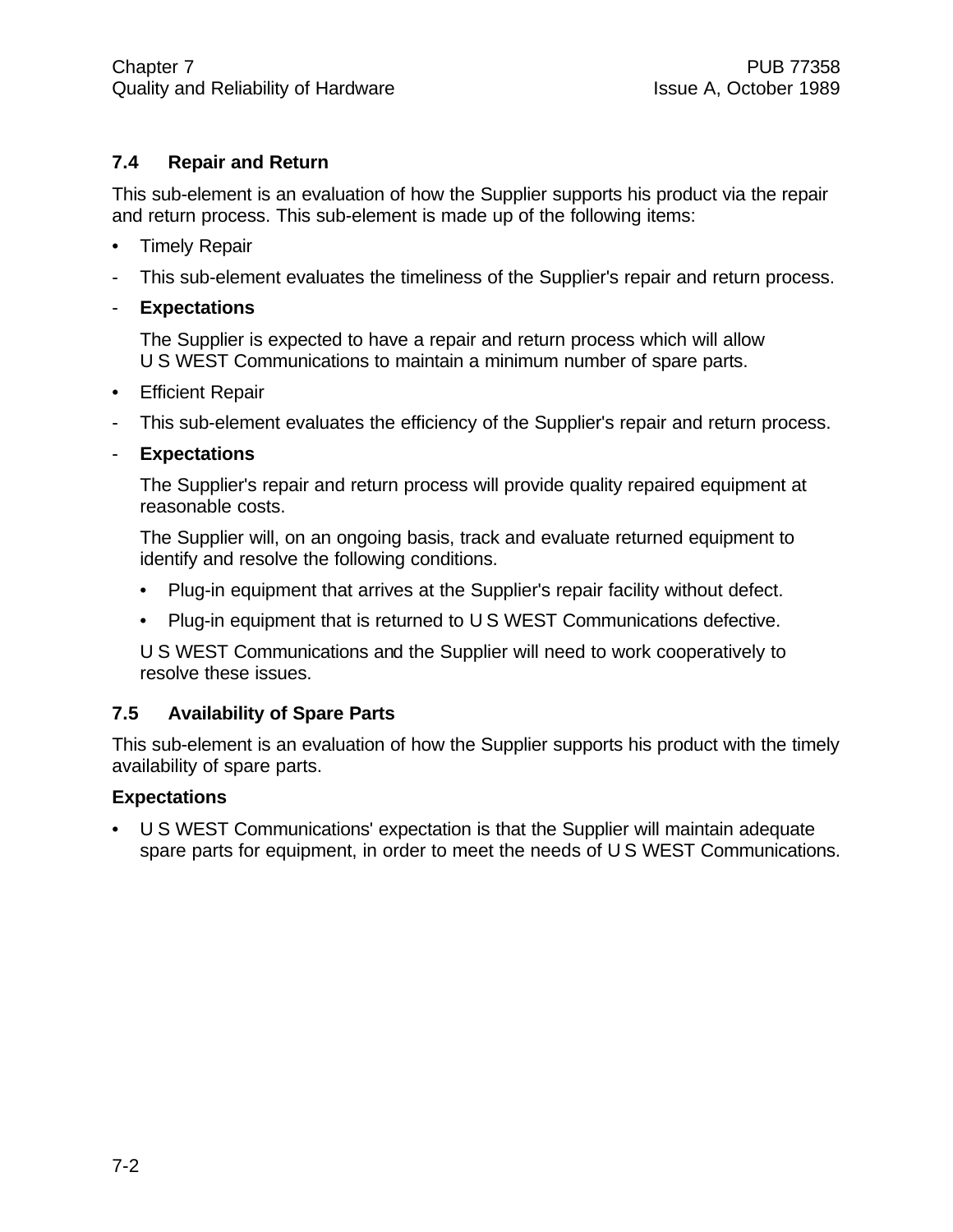# **8. Product Performance**

This element evaluates the performance of the product delivered to U S WEST Communications by the Supplier. The sub-elements are:

- Customer Trouble Reports
- Outage/Degradations
- Billing Data Performance
- Feature Functionality
- Maintainability

# **8.1 Customer Trouble Reports**

Customer Trouble reports are a barometer of the service provided by the Suppliers product. By using comparisons they supply a picture of product performance. These reports are coded in a mechanized tracking system by equipment category where the trouble is found or not found.

Analysis of selected codes highlights possible system design deficiencies or areas that could use improvement.

It is understood that U S WEST Communications is a partner in meeting the expectations of this sub-element. It is our intent to hold the Supplier accountable only for those issues U S WEST Communications feels are the responsibility of the Supplier.

# **Expectations**

• The Supplier will resolve design problems or omissions that have a negative effect on the Customer Trouble Report rates to U S WEST Communications' satisfaction.

# **8.2 Outages/Degradations**

# **Expectations**

- The system will comply with and meet Bellcore recommendations for system outages and degradations.
- Our expectations are that the system will be measured using the System Failure Analysis Report (SFAR) cause codes as defined in Bellcore SR-TSY-000963 Network Switching Element Outage Performance Monitoring Procedures. U S WEST Communications endorses the procedures outlined in this document.
- Supplier will document the cause of all outages reported to them within 30 days of the outage or receipt of the SFAR which ever is first.

# **8.3 Billing Data Performance**

• Billing Data Performance refers to the gathering of information necessary to bill U S WEST Communications' Customers for usage of its service.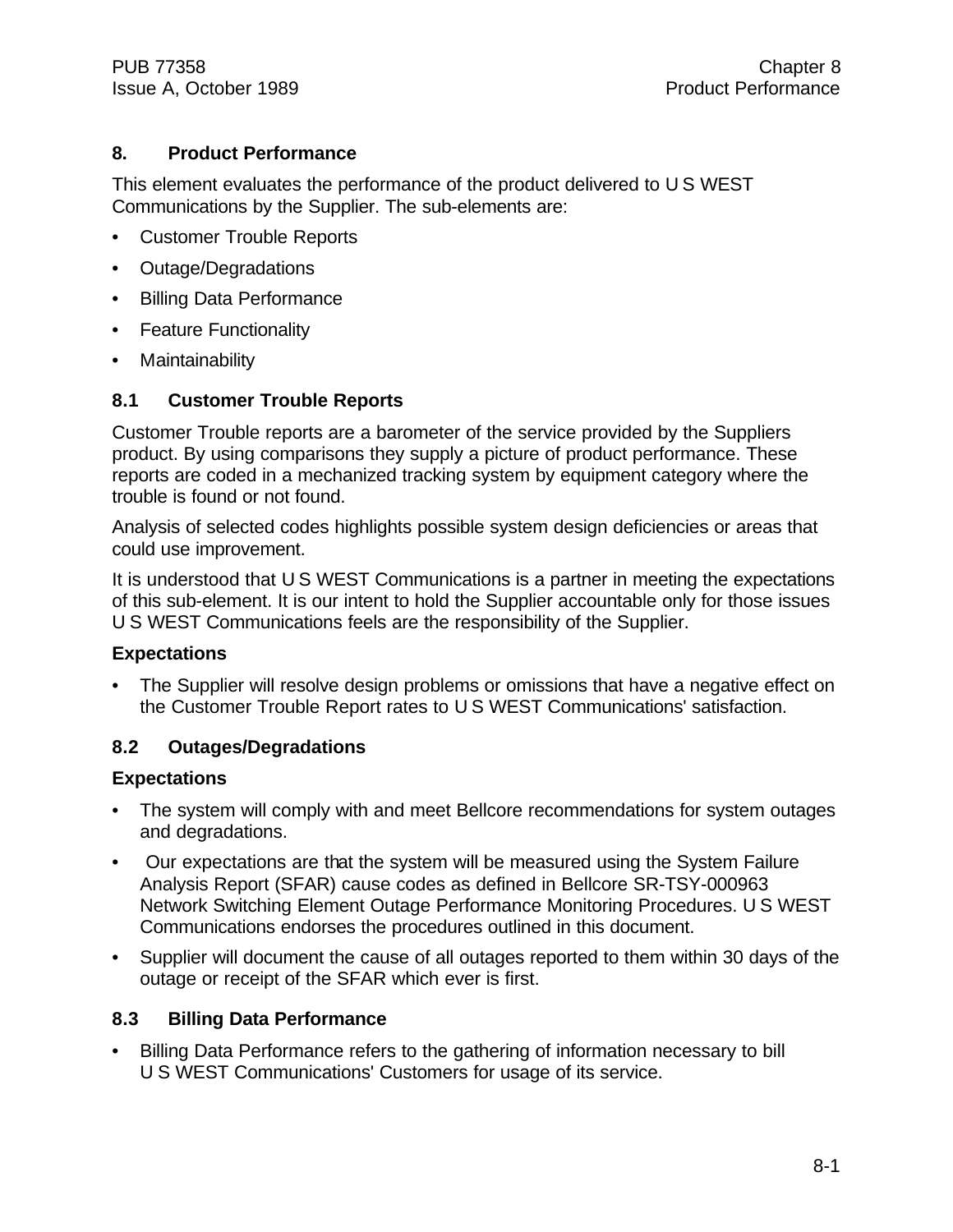# • **Expectations**

- There will be no loss of U S WEST or customer revenue that is attributed to the software, firmware, hardware, documentation, procedures, or supplier action/inaction.
- Billing Data problems reported to the Supplier will be handled within time frames acceptable to U S WEST Communications. The time frame is based on a predefined priority scheme or as agreed upon at the time the problem is referred to the Supplier.

# **8.4 Feature Functionality**

### **Expectations**

- All features will function as defined in supplier technical specifications, Product Specific Functional Specifications, Request for Feature (RFF), or as agreed upon between U S WEST Communications and the Supplier.
- All features will meet U S WEST Communications specifications, Bellcore specifications (LSSGR, OSSGR, OTGR, TSGR, PPSNGR, RQSSGR etc.), or as agreed upon between U S WEST Communications and the Supplier.
- Features will be delivered on time as promised.

### **8.5 Maintainability**

#### **Expectations**

- The expectation is that the system can be maintained at a reasonable cost.
- Human machine interfaces will be simple and easily understandable.
- Cost of supplier support will be reasonable and reliable.
- Ease of Maintenance of a system can be measured by the Operations Department's ability to maintain the system without resorting to second tier and/or supplier support.
- An excellent measure of the ability to maintain a system is the incident of nondiagnosable faults. It is expected that all hardware faults will be isolated by system diagnostics.
- The design and architecture of a system has a direct impact on the maintainability. The expectation is that this design will not negatively impact our ability to supply reasonable, cost effective service and/or modification.
- The expectations are that the Supplier will work to minimize any negative impact on our ability to maintain a system caused by their design.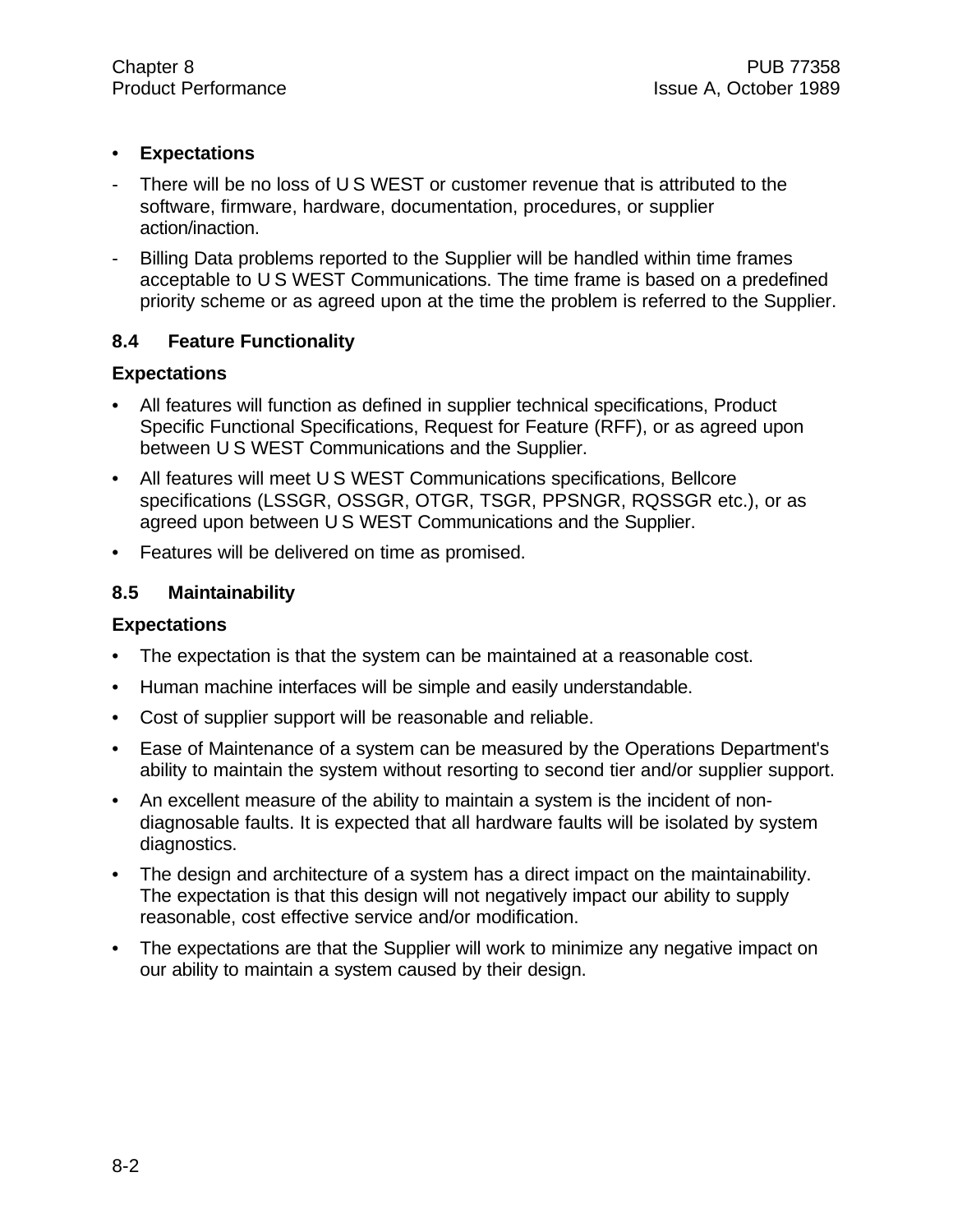# **9. Documentation**

This Element evaluates the documentation provided by the Supplier which is used to Engineer, Install, Administer, and Maintain the products sold to U S WEST Communications.

Examples of the Supplier documents to be evaluated in this element are:

- Design Documents
- Maintenance Documents
- Installation Documents
- Administration Documents
- Information Documents
- Miscellaneous Documents

The sub-elements to be evaluated are:

- Conformance to Standards
- Completeness
- Understandability
- Timeliness
- **Accuracy**
- Effectiveness

# **9.1 Conformance to Standards**

#### **Expectations**

The Supplier must agree to and provide documents that conform to U S WEST Communications standards as published in the U S WEST Technical Publications (Tech PUBS) and BELLCORE Technical References (TRs). These documents are listed in the Reference section of this document.

#### **9.2 Completeness**

#### **Expectations**

This sub-element evaluates the completeness of a document. A supplier document will be considered complete if it possesses all necessary parts and is thorough.

# **9.3 Understandability**

#### **Expectations**

This sub-element evaluates the understandability of a document. The document must be written so that tasks described can be performed easily and without assistance. A supplier document is understandable if it is technically meaningful to the intended audience.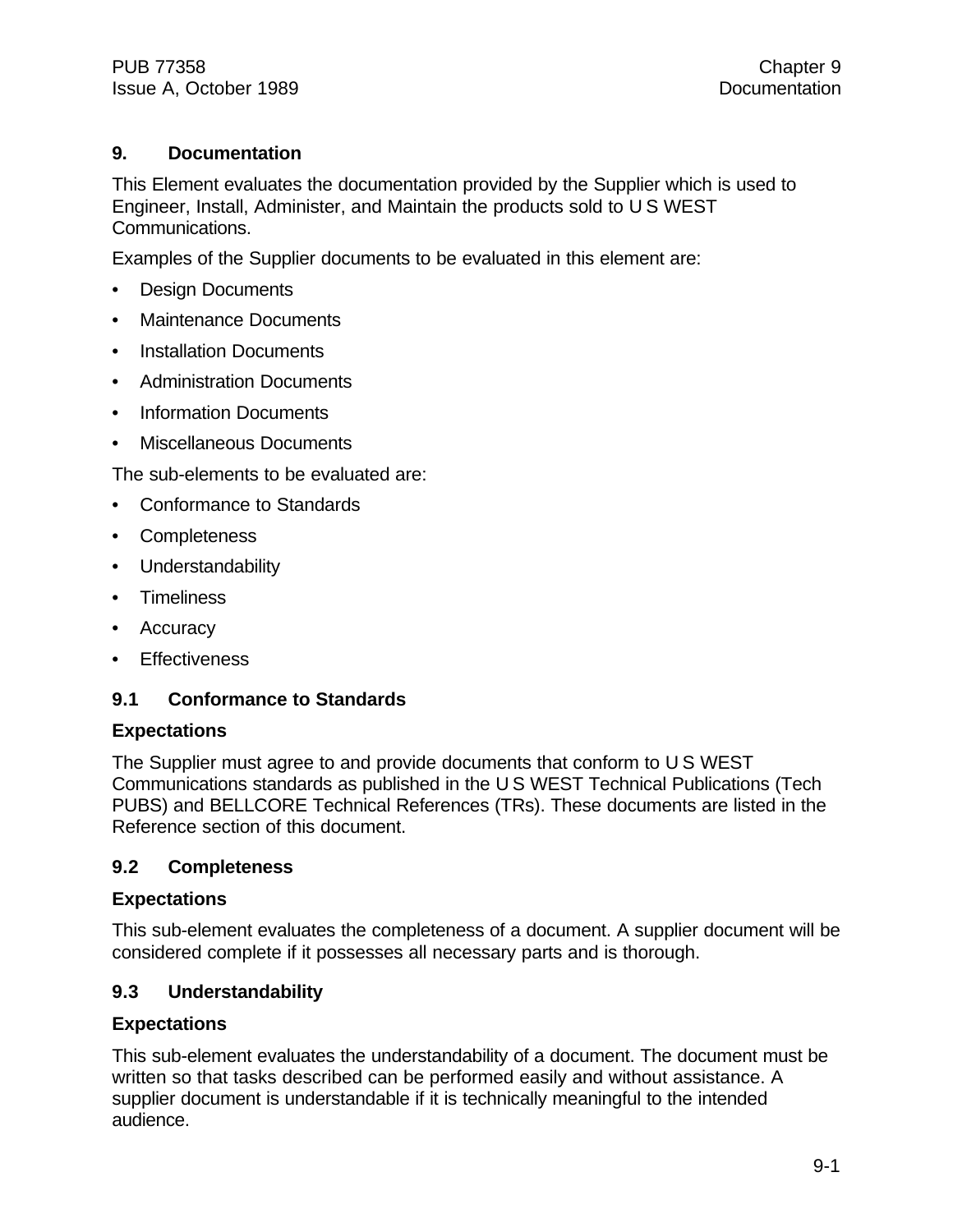### **9.4 Timeliness**

#### **Expectations**

This sub-element evaluates the timeliness of a document. Documents must be delivered prior to new product introduction so they can be used with the initial installation and maintenance activity. When changes in existing equipment mandate new documentation, it is essential that the new documentation precede the change. A supplier document will be considered timely if it is provided during the specified time frame.

### **9.5 Accuracy**

#### **Expectations**

This sub-element measures the accuracy of a document. The Supplier's document is considered accurate if it is free from error and conforms exactly to a standard.

### **9.6 Effectiveness**

#### **Expectations**

This sub-element evaluates the effectiveness of a document. Supplier documents will be considered effective if they are usable by the intended audience, clearly describe the task/function being defined and fulfills the intent of the document.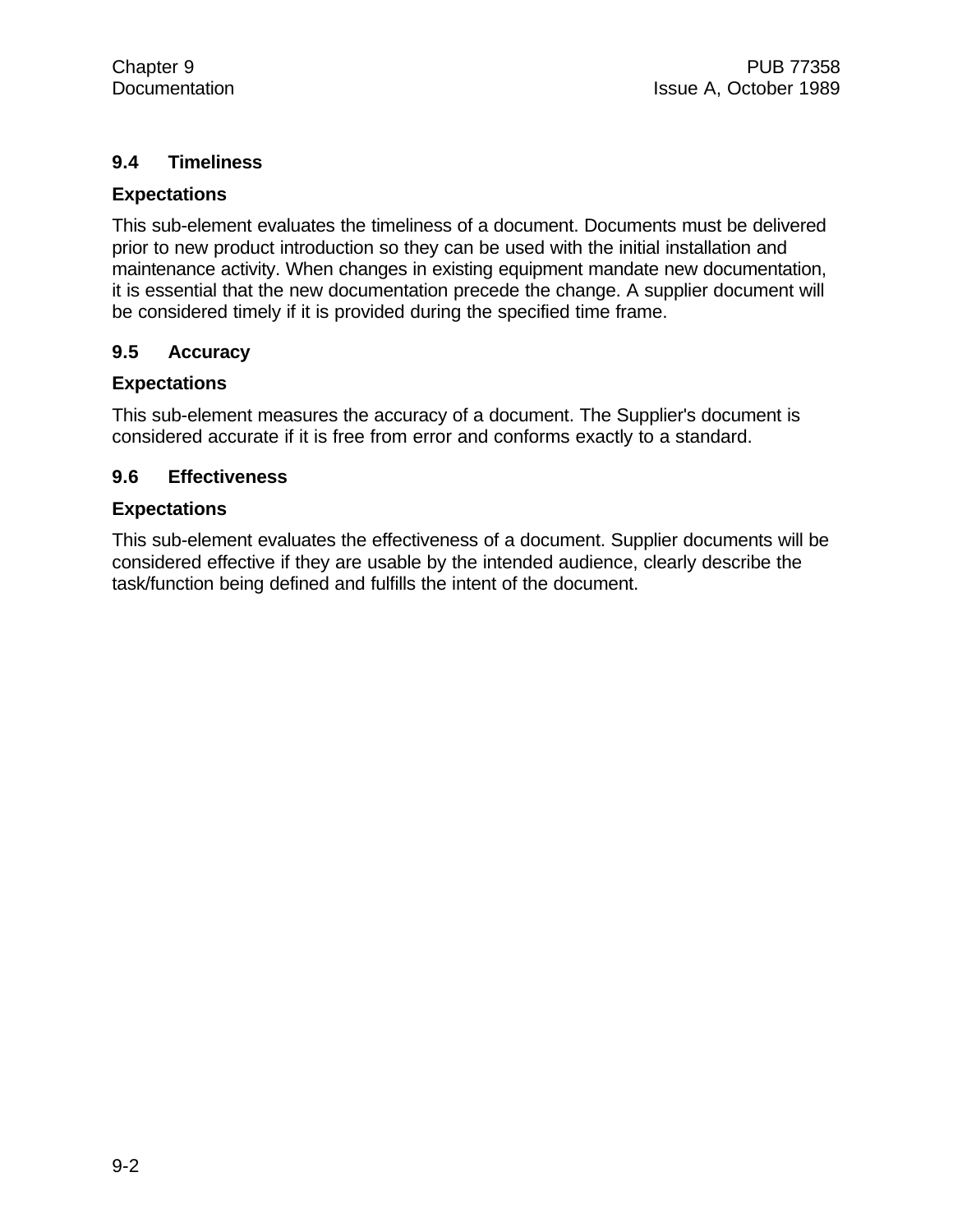# **10. Product Change Notices**

Performance by the Supplier in the following Product Change Notice (PCN) sub-elements will be evaluated:

# **10.1 Sub-Elements**

- Contractual Agreement to U S WEST Technical Publication 77354
- PCN Availability
- PCN Classification
- PCN CLEI Code Assignment
- PCN Description Information
- PCN Installation Methods
- PCN Installation Time Frame
- Monthly/Quarterly PCN Reports

# **10.2 Contractual Agreement to U S WEST Technical Publication 77354**

#### **Expectations**

The Supplier shall agree to abide by the terms of U S WEST Technical Publication 77354, "Guidelines For Product Change Notices".

#### **10.3 PCN Availability**

#### **Expectations**

The Supplier shall issue to the U S WEST Communications PCN Coordinator all PCN's applicable to their product utilized by U S WEST Communications, in accordance with U S WEST Communications' Technical Publication 77354.

#### **10.4 PCN Classification**

#### **Expectations**

The Supplier shall properly classify PCN's with the appropriate A, B, or D Classification in accordance with the requirements of U S WEST Communications' Technical Publication 77354.

# **10.5 PCN CLEI Code Assignment**

# **Expectations**

The Supplier shall provide changed CLEI coding for all PCN's as specified by the requirements of U S WEST Communications' Technical Publication 77354.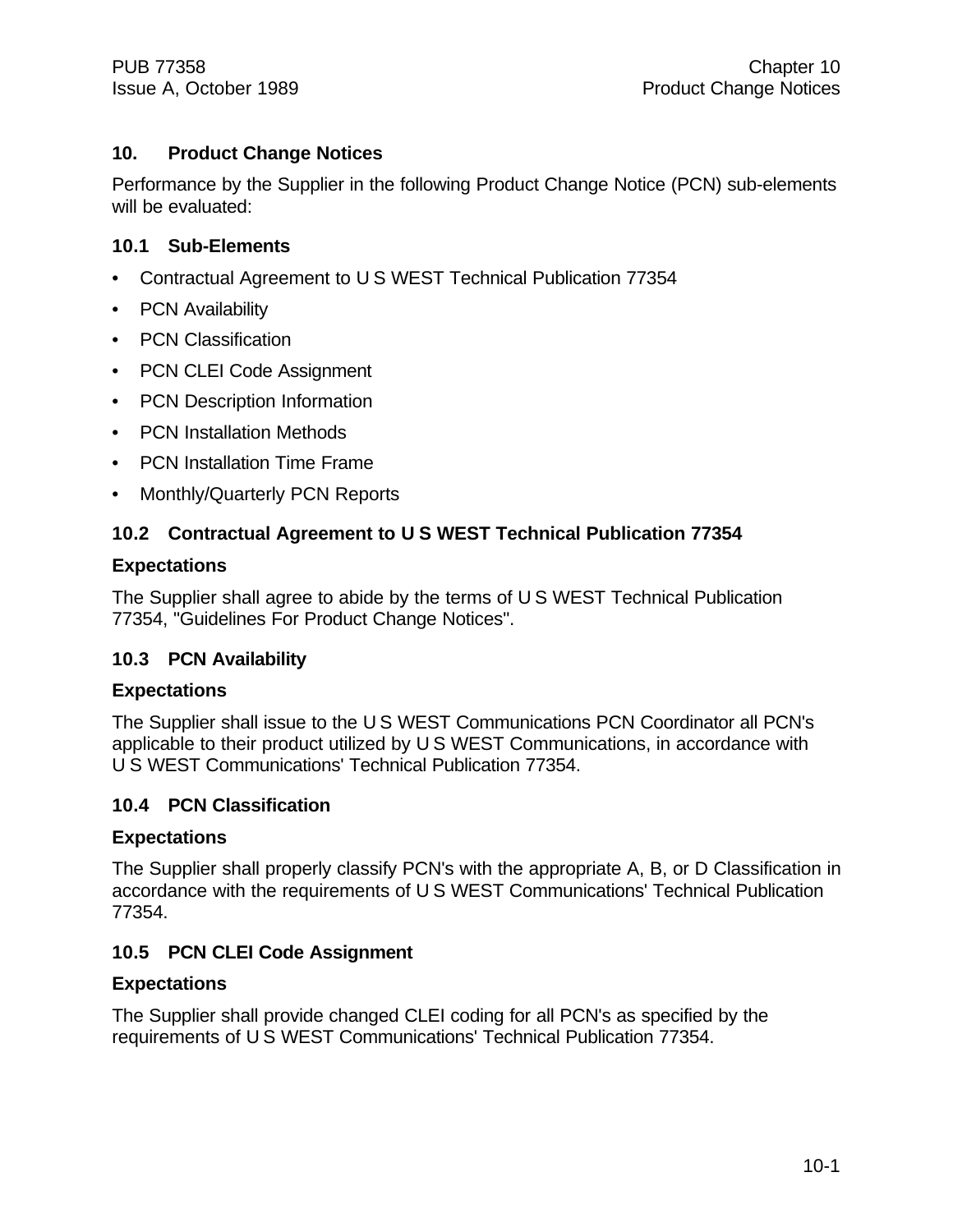# **10.6 PCN Descriptive Information**

#### **Expectations**

The Supplier shall include sufficient detail, as required by U S WEST Communications' Technical Publication 77354, in the narrative text of their PCN so as to allow U S WEST Communications to accurately ascertain the following:

- Supplier product/system being changed.
- Reason for the change.
- Effect of the change on service, earnings, reliability etc.
- What specifically is being changed on the product, components, software, firmware etc.
- How and where the change will be accomplished.
- How the installed change will be tested or verified to ensure that the trouble condition was corrected by the PCN.

### **10.7 PCN Installation Methods**

#### **Expectations**

The application of the PCN by a Supplier or U S WEST Communications, while utilizing Supplier recommended materials and procedures, shall not negatively impact U S WEST Communications in any fashion. The Supplier shall provide accurate and concise methods and procedures to be utilized during the application, by the Supplier or U S WEST Communications, of a PCN. The methods and procedures provided must be agreed to by U S WEST Communications in advance of the PCN installation. PCN's installed by the Supplier must be performed in accordance with U S WEST Communications technical standards.

#### **10.8 PCN Installation Time Frame**

#### **Expectations**

The Supplier shall apply all Supplier PCN's within the time constraints imposed either by PUB 77354 or such time frames as may have been locally negotiated with representatives from the U S WEST Communications PCN Coordinator or the area Maintenance Engineering PCN Coordinator.

# **10.9 Monthly/Quarterly PCN Reports**

#### **Expectations**

The Supplier shall release Monthly status reports regarding Supplier PCN activity in accordance with the provisions of U S WEST Communications Technical Publication 77354. Quarterly PCN summary reports must provide notification to U S WEST Communications of all PCN's released, pending, and completed by the Supplier, as appropriate.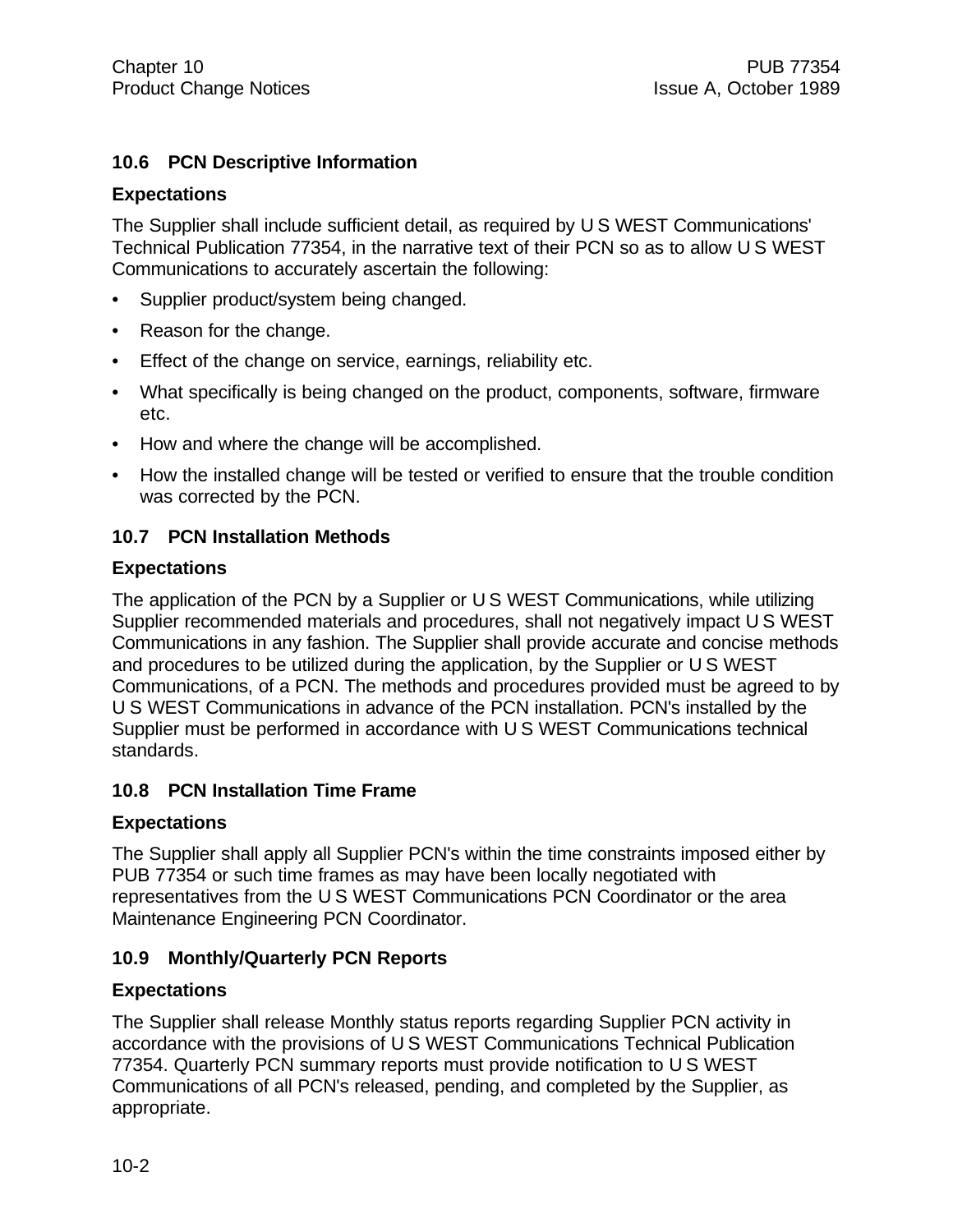# **11. Engineering Complaints**

This element evaluates the Supplier's willingness and ability to meet the requirements of U S WEST Communications Technical Publication 77354, "Guidelines for Engineering Complaints and Operational Trouble Reports". The sub-elements are as follows:

# **11.1 Sub-Elements**

- Contractual agreement to U S WEST Communications Technical Publication 77357
- Timely response to engineering Complaints (EC's)
- Timely response to reopened Engineering Complaints
- Satisfactory response to Engineering Complaints
- Satisfactory response to reopened Engineering Complaints.

# **11.2 Contractual Agreement to U S WEST Communications Technical Publication 77357**

# **Expectations**

To meet U S WEST Communications expectations on this sub-element, the Supplier must have agreed to U S WEST Communications Technical Publication 77357 in the umbrella agreement currently in force. If the Supplier does not comply to this expectation, it will mean a rating of Unsatisfactory for this sub-element.

# **11.3 Timely Response to Engineering Complaints (EC's)**

# **Expectations**

The Supplier will provide a final report on each Engineering Complaint to the U S WEST Communications EC Coordinator within 90 days from the date that the Engineering Complaint was originally sent to the Supplier as defined in U S WEST Communications Technical Publication 77357.

# **11.4 Timely Response to Reopened Engineering Complaints**

# **Expectations**

The Supplier will provide a final report on each reopened Engineering Complaint to the U S WEST Communications EC Coordinator within 30 days from the date that the Engineering Complaint was reopened with the Supplier as defined in U S WEST Communications Technical Publication 77357.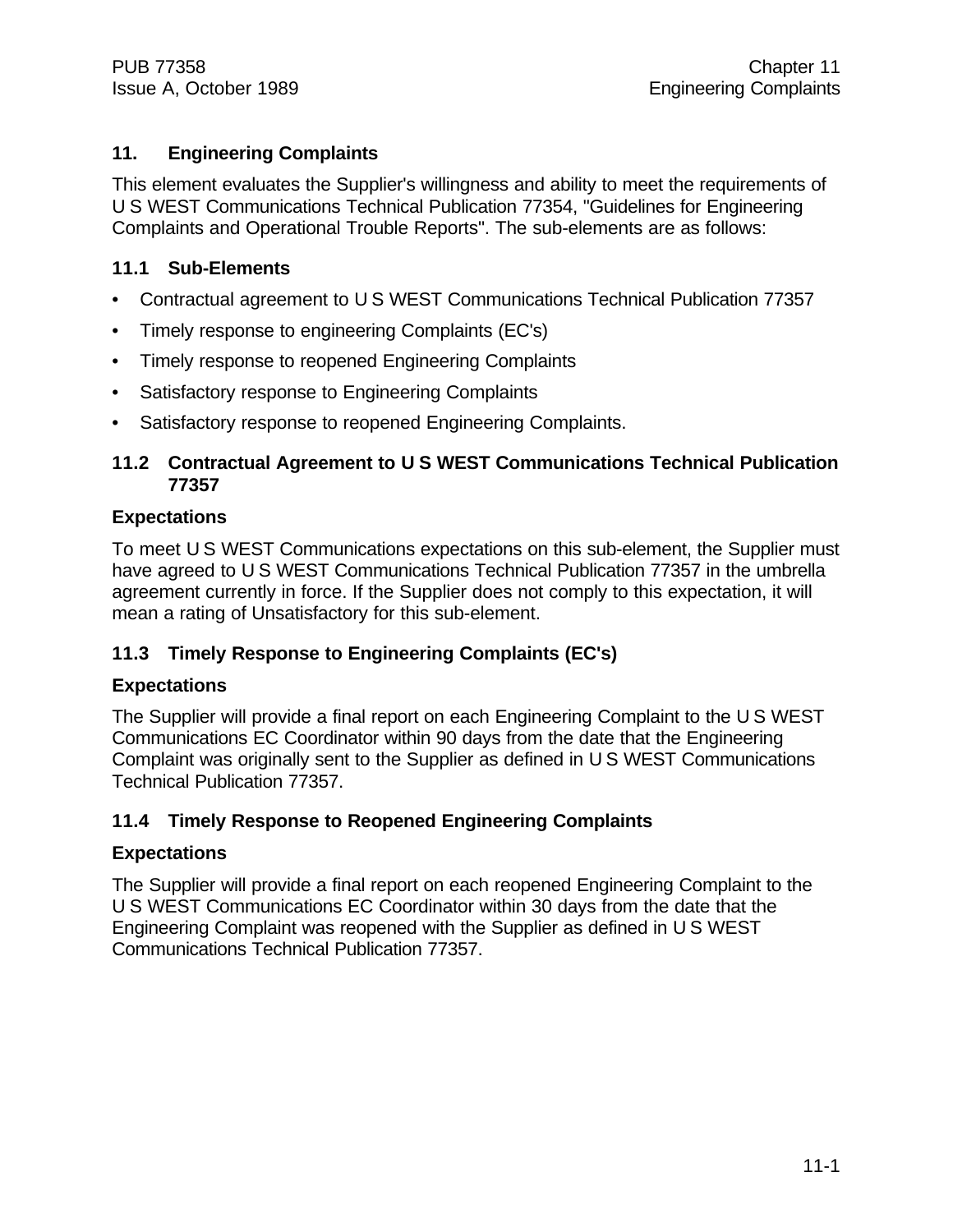# **11.5 Satisfactory Response to Engineering Complaints**

#### **Expectations**

The final engineering Complaint report received by the U S WEST Communications EC Coordinator will result in the Supplier's product/services conforming to supplier and/or U S WEST Communications requirements and specifications.

#### **11.6 Satisfactory Response to Reopened Engineering Complaints**

#### **Expectations**

The re-issued final Engineering Complaint report received by the U S WEST Communications EC Coordinator will result in the Supplier's product/services conforming to Supplier and/or U S WEST Communications' requirements and specifications.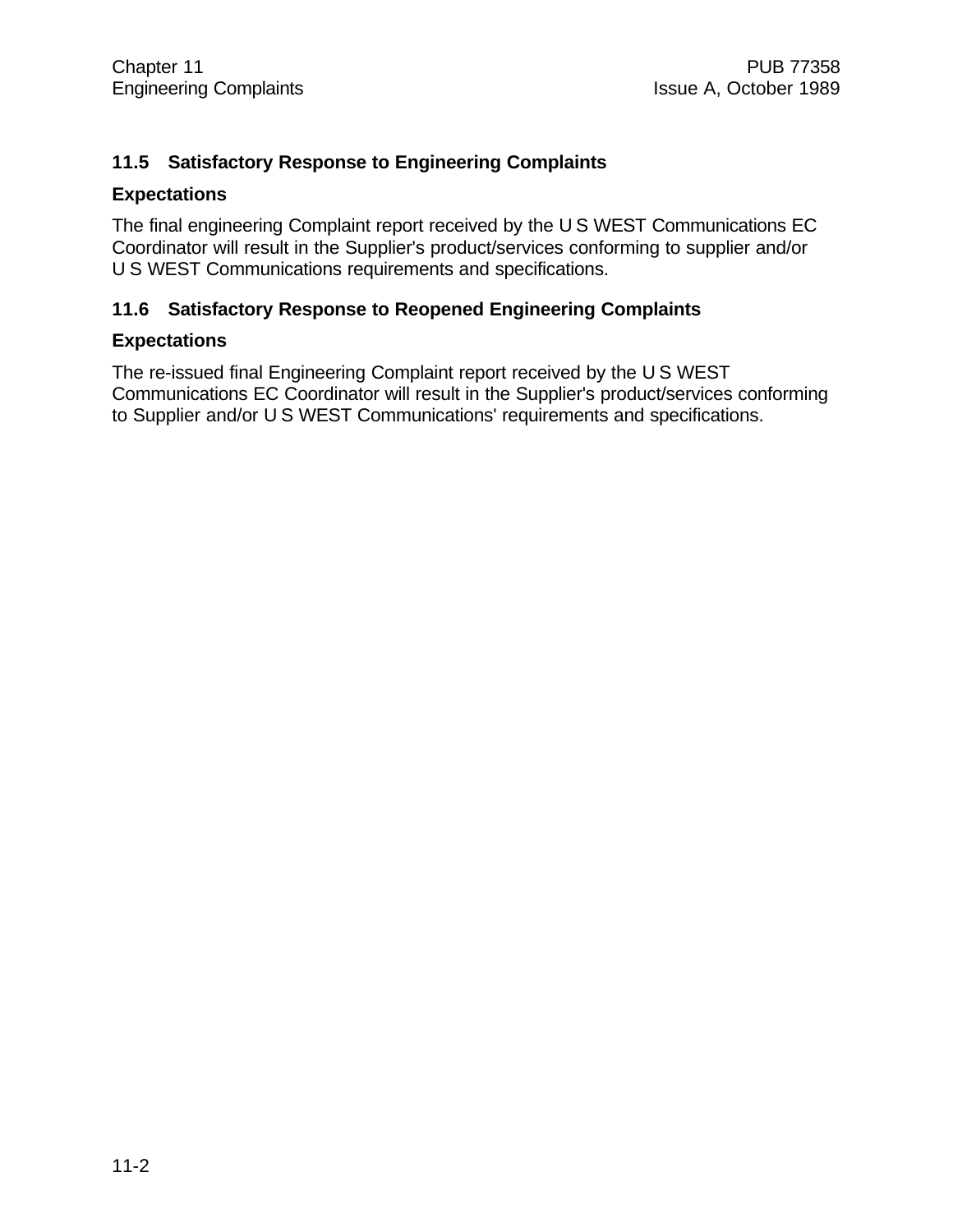# **12. Installation Quality**

This element evaluates the Supplier's willingness and ability to meet the requirements of U S WEST Communications Technical Publication 77350, "Central Office Telecommunications Equipment Installation and Removal Guidelines. This element is comprised of the following sub-elements which are evaluated by U S WEST Communications.

- Contractual Agreement to U S WEST Technical Publication 77350
- Installation Audit
- **Installation Related Factors**

#### **12.1 Contractual Agreement to U S WEST Communications Technical Publication 77350**

#### **Expectations**

To meet U S WEST Communications' expectations for this sub-element, the Supplier must have agreed to meet the terms and conditions of U S WEST Communications Technical Publication 77350 as currently in force. If the Supplier does not comply with this expectation, it will result in a rating of Unsatisfactory for this sub-element.

#### **12.2 Installation Audit**

Installation Audit data measuring the workmanship of the installation process is provided to each team leader as required by the U S WEST Communications Installation Quality Assurance organization. This data is derived from audits conducted on a sample basis of the Supplier's installations. The audit process has been specifically developed to measure installation workmanship. Its output is readily converted to the rating system developed for use in the Performance Analysis Report (PAR).

#### **Expectations**

It is expected that the Supplier will receive a HIGH rating in all categories of the Installation Audit.

#### **12.3 Installation Related Factors**

Additional items to be evaluated as a part of a successful equipment installation include the following:

- Service Protection
- Environmental Protection
- **Safety**
- Timeliness
- Responsiveness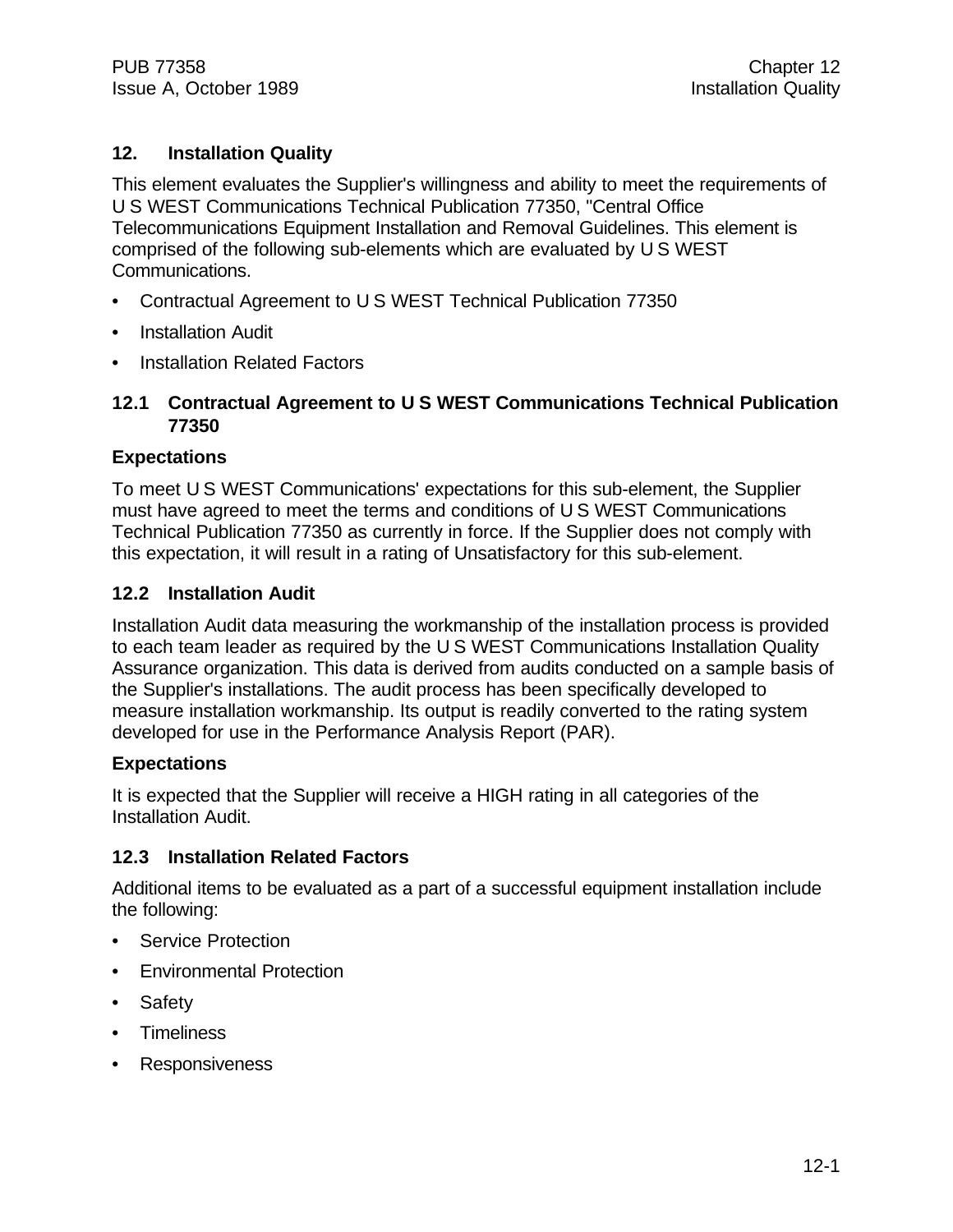- Administration
- Housekeeping

#### **Expectations**

There will be no negative service impact or loss of U S WEST Communications' or customer revenue that is attributable to supplier action/inaction relative to the stated attributes.

The Installation Supplier will conduct themselves in a professional manner that meets the needs of the local maintenance organizations. This includes adherence to all requirements of local U S WEST Communications' organizations to protect customer service and/or environmental integrity.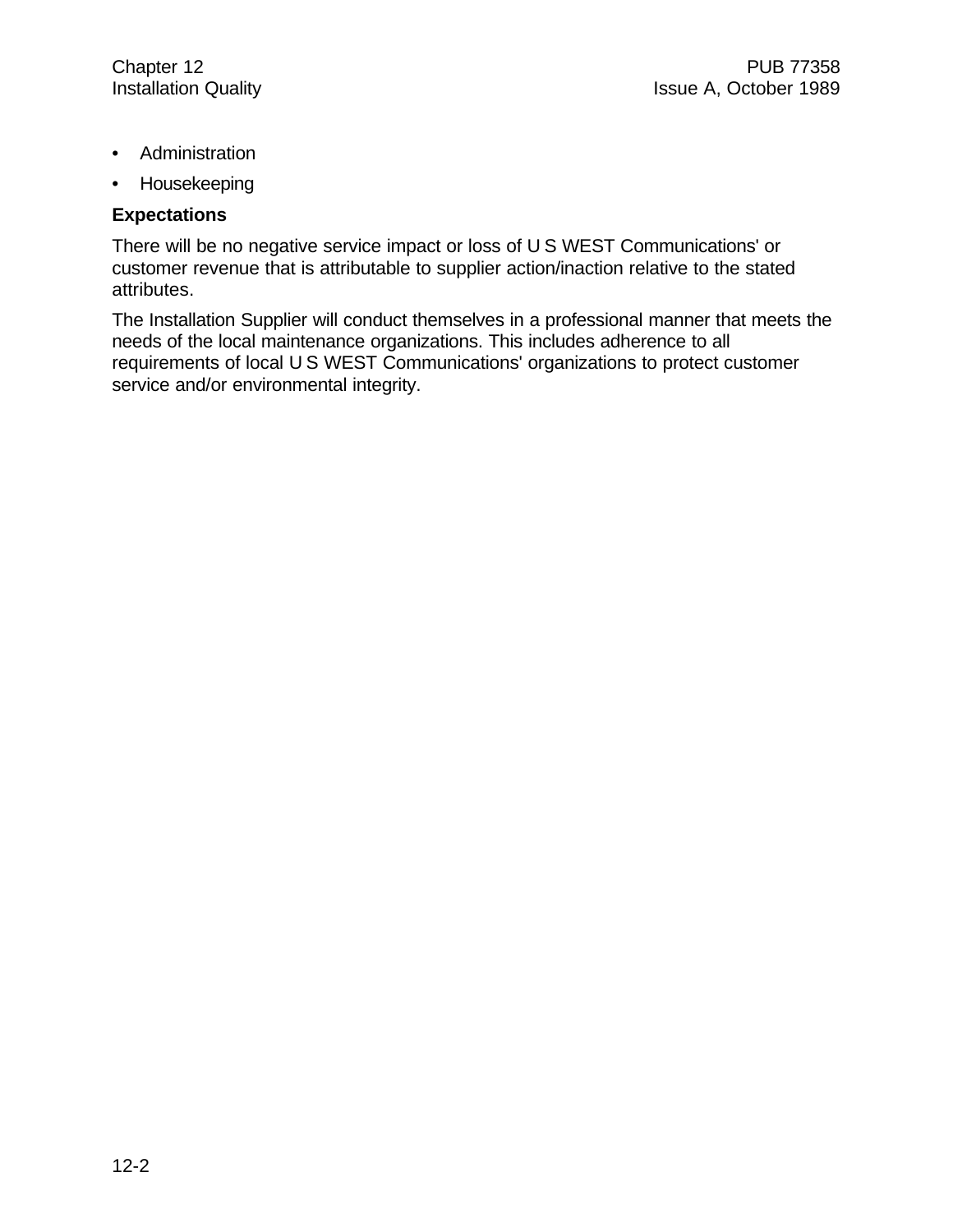# **13. Engineering Services**

This element evaluates the Supplier's willingness and ability to meet the requirements of U S WEST Communications Technical Publication 77351, "Central Office Telecommunications Equipment Engineering Standards". Failure to meet the requirements of U S WEST Communications Technical Publication 77351 or promises of performance negotiated in good faith frequently affects U S WEST Communications' ability to meet commitments to its customers, causes lost revenues, affects force scheduling and/or adds expense to doing business. This element is comprised of the following sub-elements which are evaluated by U S WEST Communications.

- Contractual Agreement to U S WEST Technical Publication 77351
- Application Engineering Capability Audit
- Evaluation of Supplier's Order Documentation
- Evaluation of Supplier's Application Engineering
- Evaluation of Supplier's Technical and Administrative Ongoing Support Capability

# **13.1 Contractual Agreement to U S WEST Communications' Technical Publication 77351**

#### **Expectations**

To meet U S WEST Communications expectations for this sub-element, the Supplier must have agreed to meet the terms and conditions of U S WEST Communications' Technical Publication 77351 as currently in force. If the Supplier does not comply with this expectation, it will result in a rating of Unsatisfactory for this sub-element.

#### **13.2 Application Engineering Capability Audit**

This sub-element evaluates the Supplier's capability to fulfill their agreements to engineer for the incorporation of their products into Central Office Switching Transmission, and other systems.

#### **Expectations**

The Supplier will provide an Engineering Service consistent with contract provisions, their stated engineering instructions, and U S WEST Communications' orders.

#### **13.3 Evaluation of Supplier's Order Documentation**

This sub-element evaluates the on time and accurate delivery of Order Documents (e.g., specifications, drawings, records, etc.).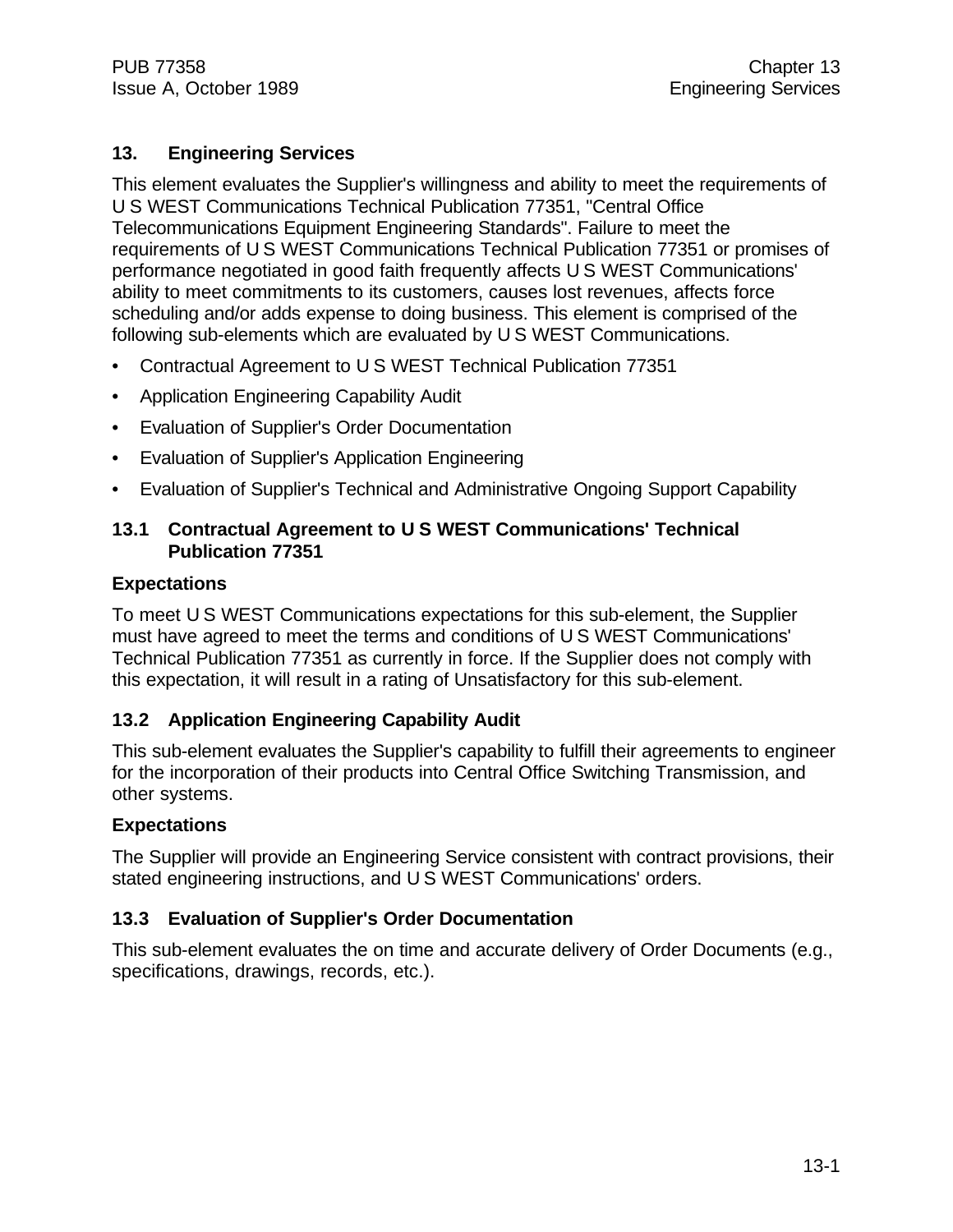# **Expectations**

The Supplier Order Documents will be delivered to meet job order dates as specified in the contract or subsequently negotiated. The Supplier will strive for error free Order Documentation.

# **13.4 Evaluation of Supplier's Application Engineering**

This sub-element evaluates the Suppliers performance in meeting the engineering requirements of U S WEST Communications and the Suppliers own Engineering documentation.

# **Expectations**

The Suppliers Engineering Services will meet the requirements of U S WEST Communications' Technical Publication 77351, other documentation specified in U S WEST Communications' ordering information, and the Suppliers internal engineering documentation.

### **13.5 Evaluation of Supplier's Technical and Administrative Ongoing Support Capability**

This sub-element evaluates the Supplier's ability to provide ongoing product support of its products during installation and throughout the product life cycle.

#### **Expectations**

The Supplier will provide ongoing support to ensure that their products and services meet all specified requirements.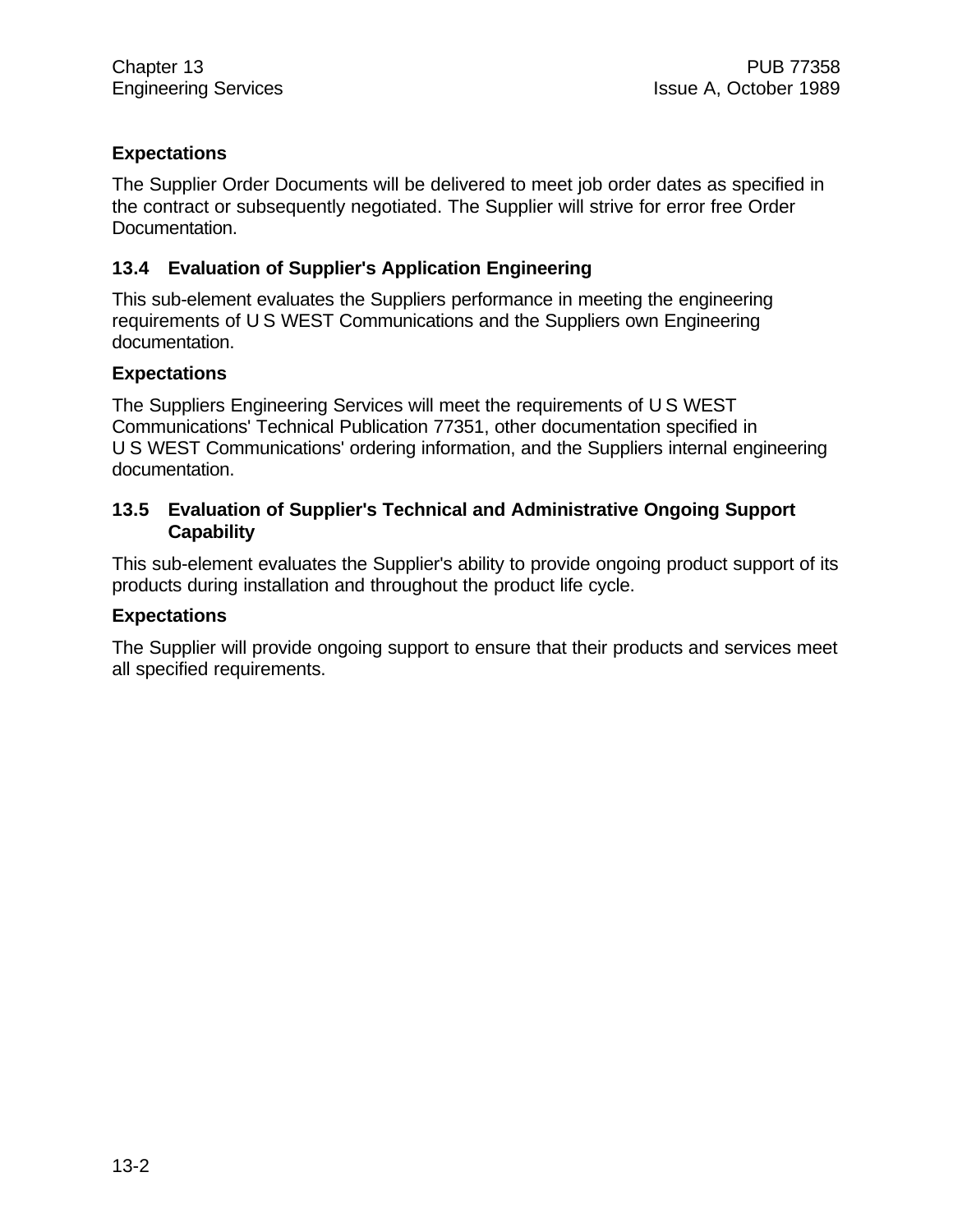# **14. Training**

The analysis of a supplier's training program is a review of the Supplier's commitment to provide timely, understandable, complete, and cost effective training. The training is directed at supplier provided equipment and is composed of these major sub-elements:

- **Engineering**
- **Installation**
- Administration
- **Maintenance**

The evaluation will determine whether or not the Supplier's training program provides satisfactory instruction to engineer, install, administer, and maintain the product.

Each sub-element will be evaluated based on:

- Completeness The training is complete if it possesses all necessary parts, and is thorough.
- Understandability The training is understandable if it is technically meaningful to the intended audience.
- Timeliness The training is timely if it is provided in the specified time frame.
- Applicability The training is applicable if it is current with product evolution and has job relevance.
- Accuracy The training will be free from error.

# **14.1 Engineering**

#### **Expectations**

Suppliers must provide training to engineer, provision, and accept the product. U S WEST Communications expects that the training will meet the criteria mentioned above.

Items for consideration in the review of engineering training:

- **System Overview**
- Equipment Ordering
- Capacity Calculations
- Parameter Calculations
- Power Requirements
- Size and Cost Requirements
- Engineering Support Systems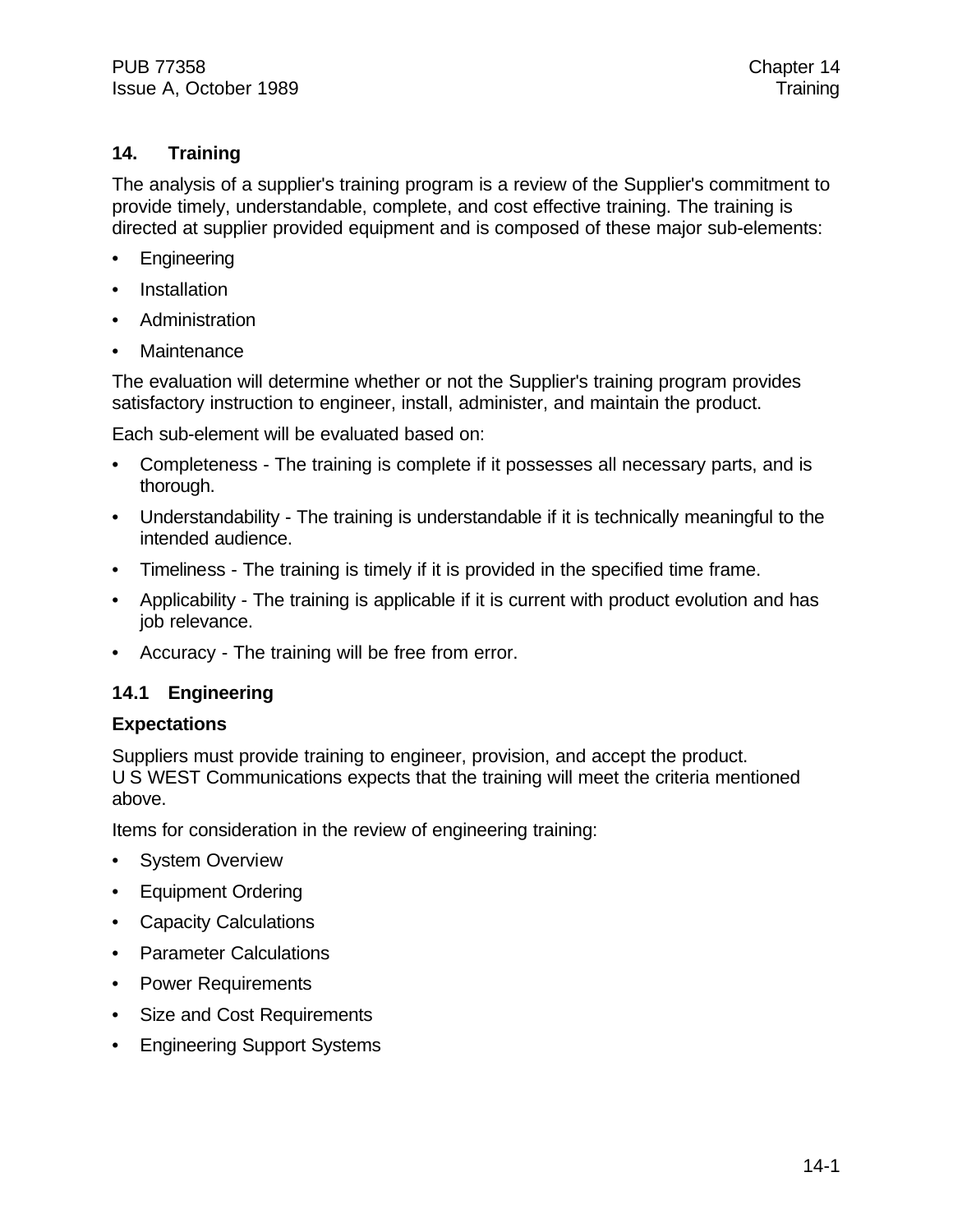- Associated Equipment Interfaces
- **Environmental**
- Floor Plan Layout

# **14.2 Installation**

# **Expectations**

Suppliers installation training will meet all U S WEST Communications' requirements, which includes the necessary instructions to install, test, and place the product in service. All training must communicate current U S WEST Communications Installation Standards and reinforce that these standards must be met.

# **14.3 Administration**

# **Expectations**

Administration provides for the optimum performance of the product with regard to location dependent data (software), form required, measurement requirements, and data administrative monitoring.

Items for consideration in the review of administration training:

- Capacity Determinations
- System Overview
- Data Systems
- Translations
- System Measurements
- Loading Plans
- Memory Administration
- Realtime Considerations and Impacts
- Data Base Administration

Training must be available for the personnel responsible for the administration of this product before and after installation. This training must be adequate to support all documentation.

# **14.4 Maintenance**

# **Expectations**

The Supplier will provide training to U S WEST Communications' personnel to properly maintain their product. Our maintenance forces must have training so that, with the aid of documentation and tools (hardware and software), they can handle day to day and critical situations.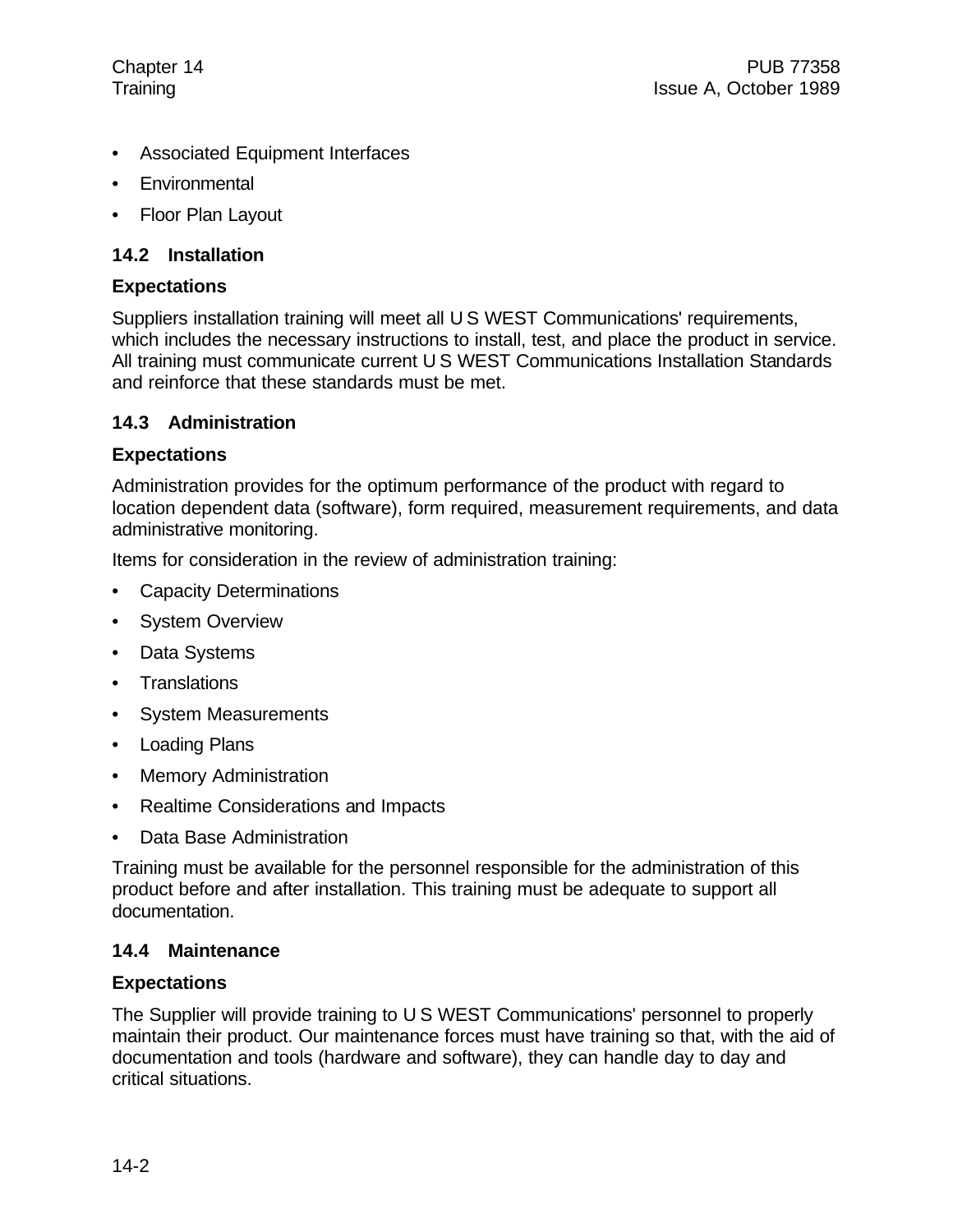Suppliers will provide a training program which consists of tier one (day to day) maintenance and tier two (advance) maintenance.

Items for consideration in the review of maintenance training:

- System Overview
- System Fundamentals
- Operations
- Data Base Maintenance
- Surveillance
- Support Maintenance
- Thought Process for Solving Critical Situations
- Software Analysis Techniques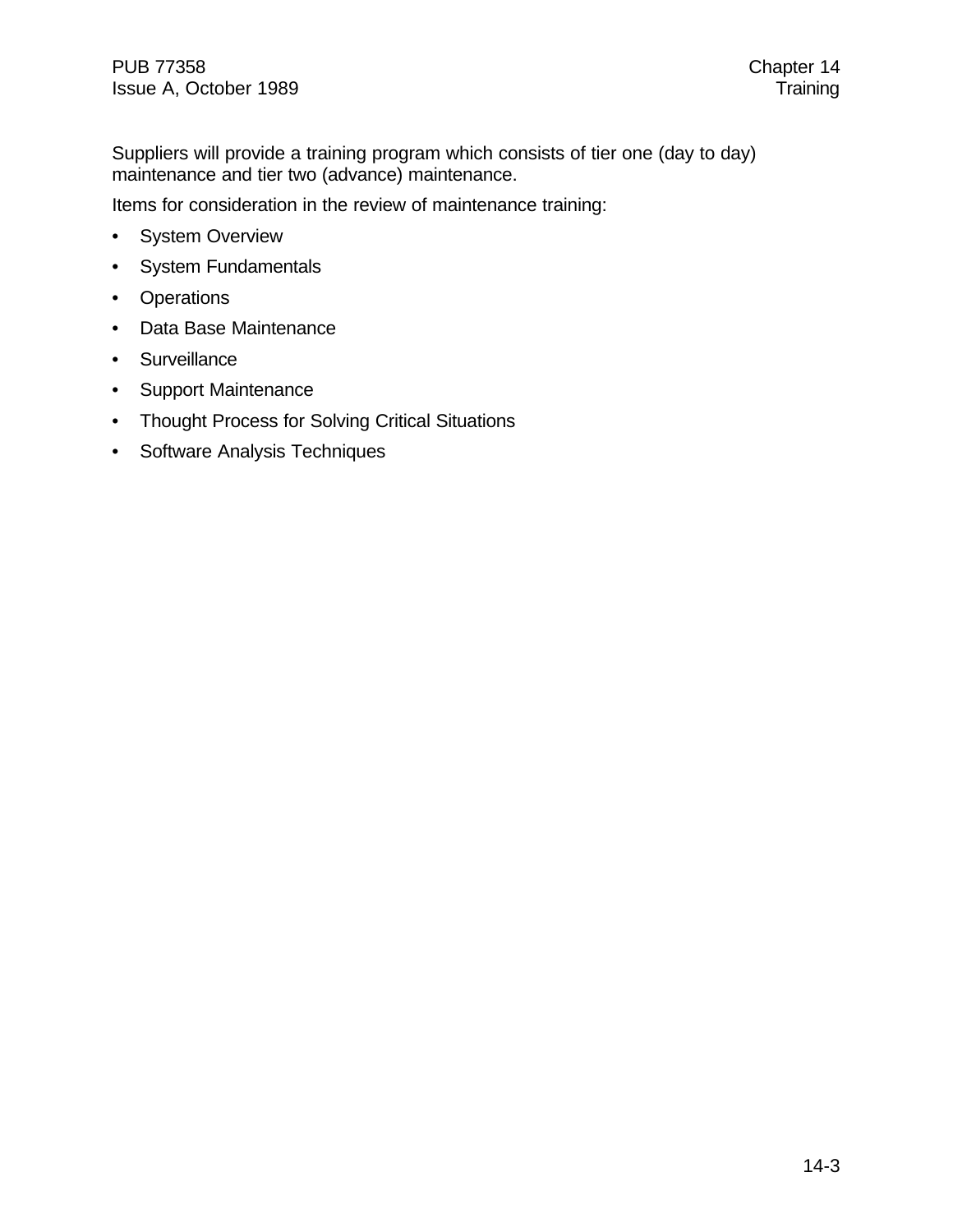Denver, Colorado (DATE)

(Supplier Name) (Supplier Address)

#### SUBJECT: PERFORMANCE ANALYSIS REPORT - (REPORT-PERIOD)

The attached Performance Analysis Report (PAR) provides a summary of U S WEST Communications perception of (Supplier Name) Network Products, Technical Support and Service for the (Report Period). The report provides a consolidation of information and views from across all Network Switching organizations including Operations, Engineering, AMA/Billing, ESAC, and Maintenance Engineering/Quality Assurance, along with input from Business Resources, Inc. Procurement and Contracting forces. The report will be issued on a periodic basis.

We ask that your Corporation review the report and be prepared to discuss (Supplier Name) action plan for improving those elements having ratings less than "Meets Expectations". We will be pleased to schedule a meeting with you to discuss the report and review your improvement plan.

Should you have any questions regarding Switching issues, please call (Name and Telephone No.) or (Name and Telephone No.).

Yours Truly,

(Name) Director-Network Staff Support U S WEST Communications

**Exhibit 1** Cover Letter to Performance Analysis Report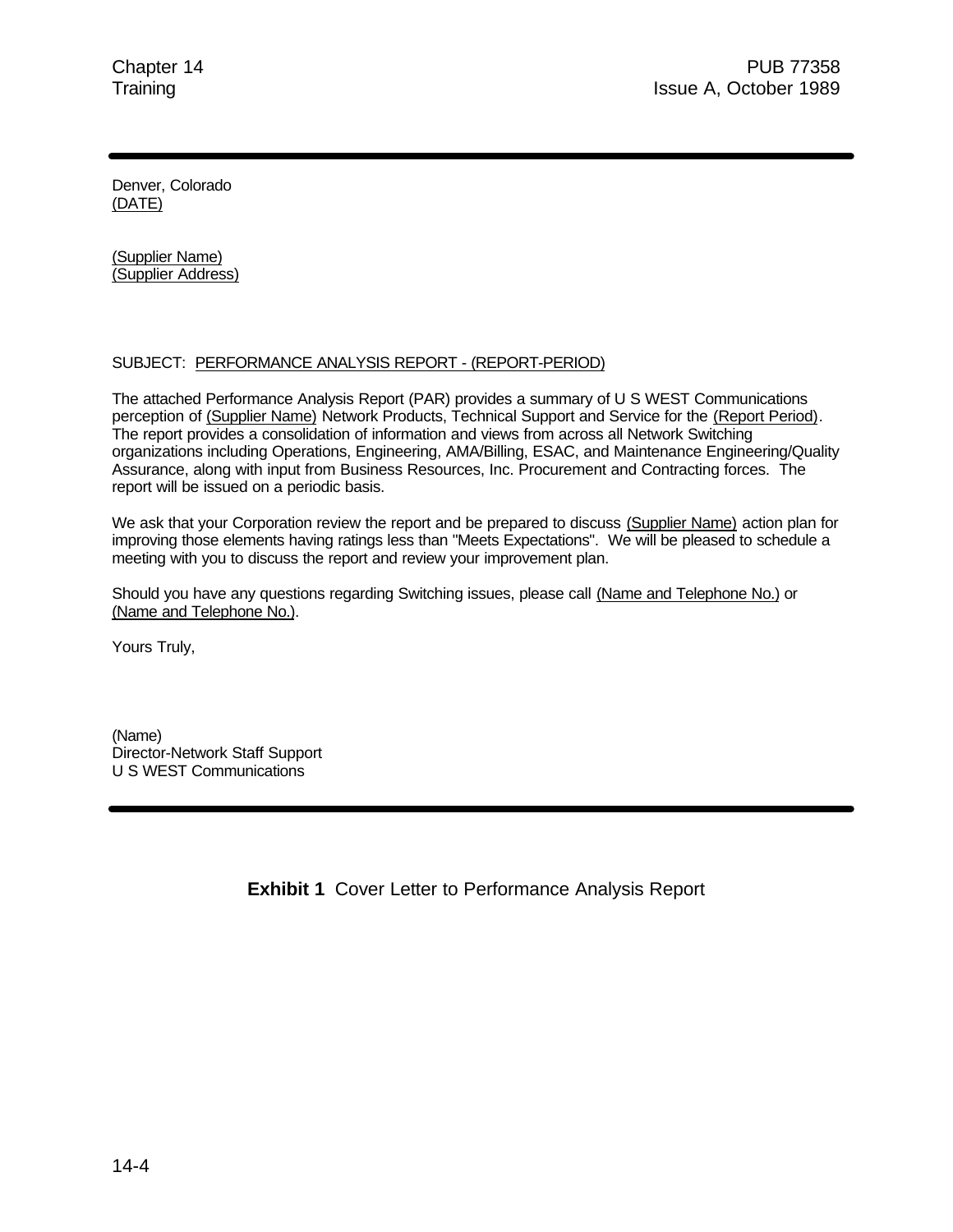#### **PERFORMANCE ANALYSIS REPORT (PAR)**

The purpose of the Performance Analysis Report is to provide an evaluation of supplier Network Products, Technical Support and Service performance as compared to U S WEST Communications expectations and/or standards set forth for each element listed. A full description of each element and the performance benchmarks established are described in a document titled "Performance Analysis Report Guidelines".

The rating system used is designed to communicate clearly how U S WEST Communications perceives a supplier's performance and the degree of attention the Supplier is expected to place on improvement, if applicable. Once informed of the rating assigned, the Supplier will be asked to promptly correct deficiencies identified and make a concerted effort to meet or surpass the expected level of performance.

The rating will also be used to assist in determining future business decisions. Continually receiving ratings that indicate the Supplier is meeting or surpassing U S WEST Communications expected performance levels will have a positive affect on future product purchase decisions. Conversely, continued performance which does not meet expectations will have a negative affect on future product purchase decisions.

The report is confined to only those elements listed for evaluation period specified. All information contained is considered proprietary, and its distribution and use is intended solely for internal use and in communicating with the supplier being evaluated.

This document is intended to assure that U S WEST Communications' needs are met and is not to be considered a suggestion that the supplier design or produce a product just for U S WEST Communications. It is expected that through periodic use of this report process, the supplier will clearly understand our needs and expectations and also how U S WEST Communications views their performance regarding those expectations.

It is a desire that both the Supplier and U S WEST Communications benefit from this process in achieving an excellent business relationship based on mutual respect and understanding. U S WEST Communications reserves the right to add, delete or revise this document for any reason.

> THIS DOCUMENT CONTAINS PROPRIETARY INFORMATION AND SHALL BE DISTRIBUTED ONLY WITHIN U S WEST AND TO THE SUPPLIER NAMED IN THIS REPORT, EXCEPT WITH WRITTEN PERMISSION OF U S WEST AND THE SUPPLIER.

> > **Exhibit 2** Statement of Purpose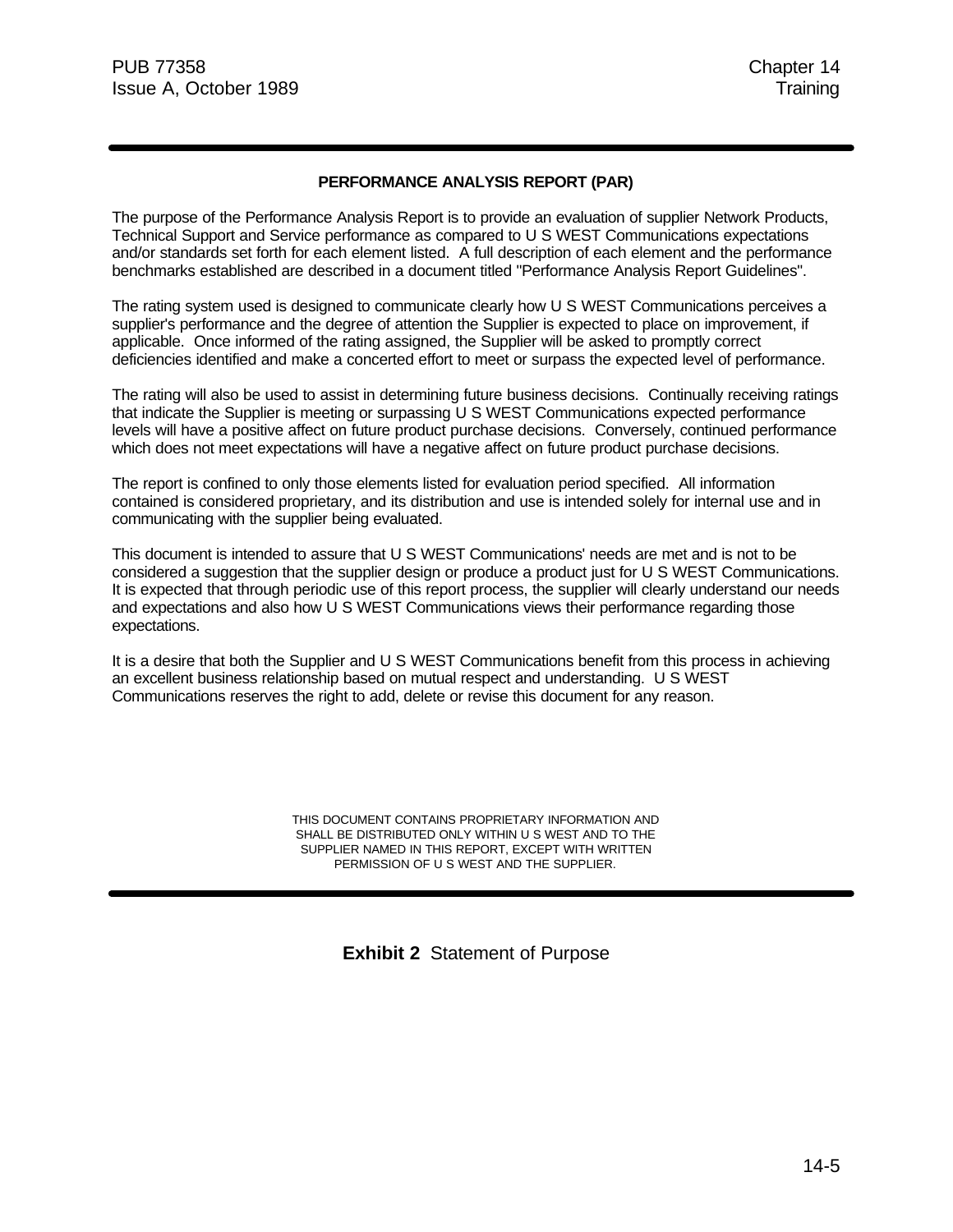#### **PERFORMANCE ANALYSIS REPORT PAGE**

(Report Date)

The Performance Evaluation Report measures activity and interactions with (Supplier Name) against established U S WEST Communications expectations and/or standards. A full description of the expectations and standards is contained in a separate document titled "Performance Analysis Report Guidelines".

The ratings used to describe performance levels are described below:

| <b>RATING</b><br><b>Better Than</b><br>Expected | <b>DESCRIPTION</b><br>Surpasses U S WEST Communications requirements, standards, needs, and<br>expectations. There is a noticeable positive impact on U S WEST Communi-<br>cations' revenues, expenses, or service to its customers. The positive impact<br>must produce results that are better than expected performance in one or<br>more of these areas.                                   |
|-------------------------------------------------|------------------------------------------------------------------------------------------------------------------------------------------------------------------------------------------------------------------------------------------------------------------------------------------------------------------------------------------------------------------------------------------------|
| <b>Meets</b><br>Expectation                     | Meets all U S WEST Communications requirements, standards and expecta-<br>stions. All deficiencies and problems are resolved in a timely fashion. There is no<br>negative impact on U S WEST Communications' revenues, expenses, or<br>service to its customers. Improvement is still expected.                                                                                                |
| Near<br>Expectations                            | Meets most U S WEST Communications requirements, standards and expecta-<br>tions. Deficiencies and problems are usually resolved in a timely fashion.<br>There is a minimum of negative impact on U S WEST Communications' revenues,<br>expenses, or service to its customers. Improvement is still expected.                                                                                  |
| <b>Below</b><br>Expectations                    | Does not meet several U S WEST Communications requirements, standards and<br>expectations. Deficiencies and problems may not always be resolved in a<br>timely fashion. There may be some negative impact on U S WEST Communica-<br>tions' revenues, expenses, or service to its customers. One or more of these conditions<br>may be present to warrant this rating. Improvement is required. |
| Unsatisfactory                                  | Does not meet several U S WEST Communications requirements, standards and<br>expectations. Deficiencies and problems are not resolved in a timely fashion.<br>There is an unacceptable negative impact on U S WEST Communications' reven-<br>ues, expenses, or service to its customers. One or more of these conditions may be<br>present to warrant this rating. Improvement is mandatory.   |
| No Rating                                       | This rating is used when there is insufficient activity to rate an Element. It is also used<br>when one of the other ratings does not apply for other reasons.                                                                                                                                                                                                                                 |
|                                                 | THIS DOCUMENT CONTAINS PROPRIETARY INFORMATION AND<br>SHALL BE DISTRIBUTED ONLY WITHIN U S WEST AND TO THE<br>SUPPLIER NAMED IN THIS REPORT, EXCEPT WITH WRITTEN<br>PERMISSION OF U S WEST AND THE SUPPLIER.                                                                                                                                                                                   |

**Exhibit 3** Rating Explanation and Summary Pages (1 of 2)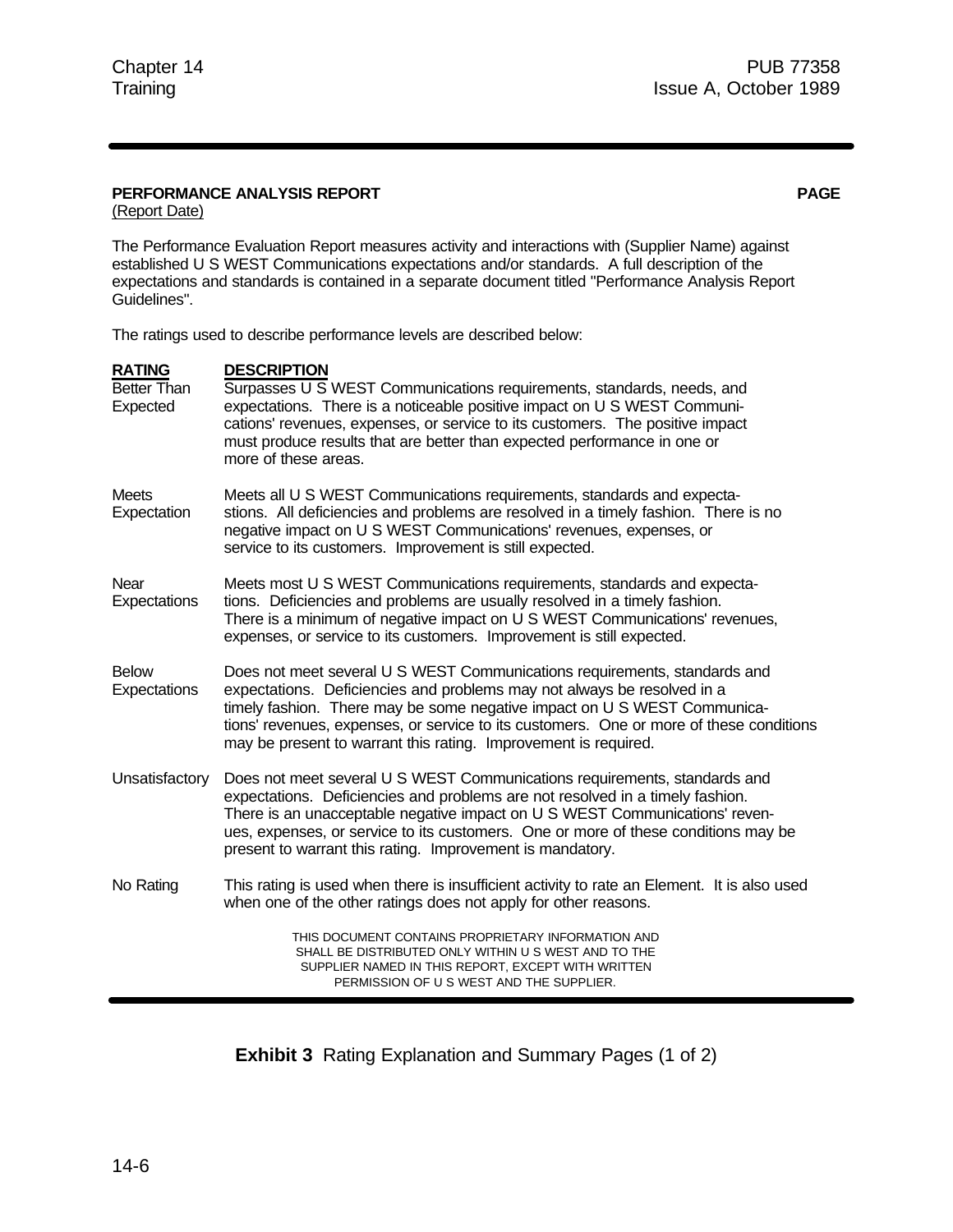# **PERFORMANCE ANALYSIS REPORT PAGE**

(Report Date)

Executive Summary:

An Executive Summary would appear in this space.

#### Measured Element Ratings

| Elements                                        | (Period)<br>Rating | (Period)<br>Rating | (Period)<br>Rating | (Period)<br>Rating |
|-------------------------------------------------|--------------------|--------------------|--------------------|--------------------|
| <b>Management Commitment</b><br>& Support       |                    |                    |                    |                    |
| Contractual<br>Performance                      |                    |                    |                    |                    |
| <b>Quality &amp; Reliability</b><br>of Hardware |                    |                    |                    |                    |
| <b>Product Performance</b>                      |                    |                    |                    |                    |
| Documentation                                   |                    |                    |                    |                    |
| <b>Product Change Notices</b>                   |                    |                    |                    |                    |
| <b>Engineering Complaints</b>                   |                    |                    |                    |                    |
| <b>Installation Quality</b>                     |                    |                    |                    |                    |
| <b>Engineering Services</b>                     |                    |                    |                    |                    |
| Training                                        |                    |                    |                    |                    |

Unsatisfactory No Rating

Legend: Better Than Expected Meets Expectations<br>Near Expectations Below Expectations **Below Expectations** 

> THIS DOCUMENT CONTAINS PROPRIETARY INFORMATION AND SHALL BE DISTRIBUTED ONLY WITHIN U S WEST AND TO THE SUPPLIER NAMED IN THIS REPORT, EXCEPT WITH WRITTEN PERMISSION OF U S WEST AND THE SUPPLIER.

**Exhibit 3** Rating Explanation and Summary Pages (2 of 2)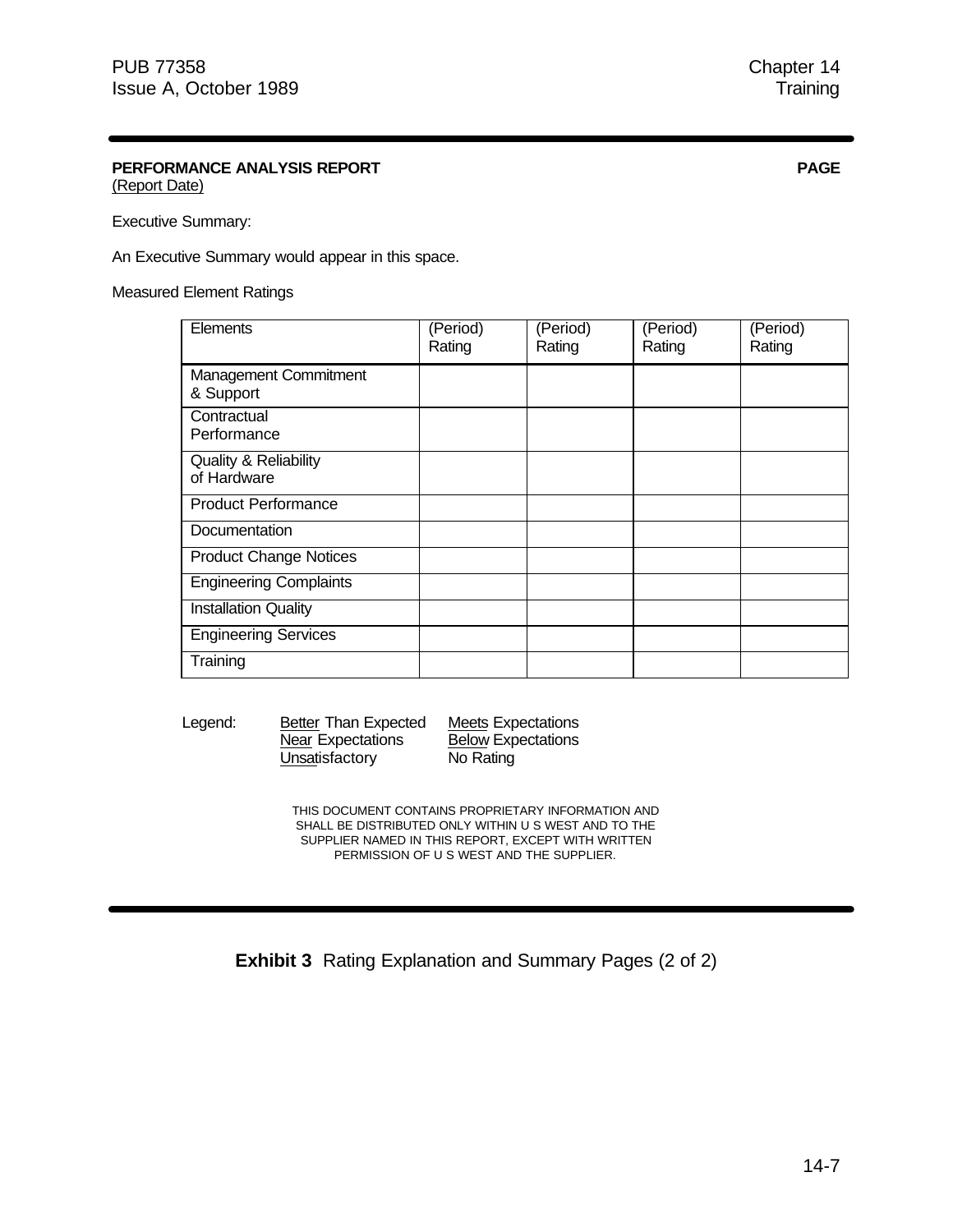| PERFORMANCE ANALYSIS REPORT PAGE<br>(Report Date)                                                                                                                                                            |  |  |  |
|--------------------------------------------------------------------------------------------------------------------------------------------------------------------------------------------------------------|--|--|--|
| Management Commitment & Support - Rating                                                                                                                                                                     |  |  |  |
| Narrative description for the rating given to the element.                                                                                                                                                   |  |  |  |
| Contractual Performance - Rating                                                                                                                                                                             |  |  |  |
| Narrative description for the rating given to the element.                                                                                                                                                   |  |  |  |
| Quality & Reliability of Software/Firmware - Rating                                                                                                                                                          |  |  |  |
| Narrative description for the rating given to the element.                                                                                                                                                   |  |  |  |
| Quality & Reliability of Hardware - Rating                                                                                                                                                                   |  |  |  |
| Narrative description for the rating given to the element.                                                                                                                                                   |  |  |  |
| Product Performance - Rating                                                                                                                                                                                 |  |  |  |
| Narrative description for the rating given to the element.                                                                                                                                                   |  |  |  |
| Product Change Notices - Rating                                                                                                                                                                              |  |  |  |
| Narrative description for the rating given to the element.                                                                                                                                                   |  |  |  |
| <b>Engineering Complaints - Rating</b>                                                                                                                                                                       |  |  |  |
| Narrative description for the rating given to the element.                                                                                                                                                   |  |  |  |
| <b>Installation Quality - Rating</b>                                                                                                                                                                         |  |  |  |
| Narrative description for the rating given to the element.                                                                                                                                                   |  |  |  |
| <b>Engineering Services - Rating</b>                                                                                                                                                                         |  |  |  |
| Narrative description for the rating given to the element.                                                                                                                                                   |  |  |  |
| Training - Rating                                                                                                                                                                                            |  |  |  |
| Narrative description for the rating given to the element.                                                                                                                                                   |  |  |  |
| THIS DOCUMENT CONTAINS PROPRIETARY INFORMATION AND<br>SHALL BE DISTRIBUTED ONLY WITHIN U S WEST AND TO THE<br>SUPPLIER NAMED IN THIS REPORT, EXCEPT WITH WRITTEN<br>PERMISSION OF U S WEST AND THE SUPPLIER. |  |  |  |

**Exhibit 4** Individual Element Detail Page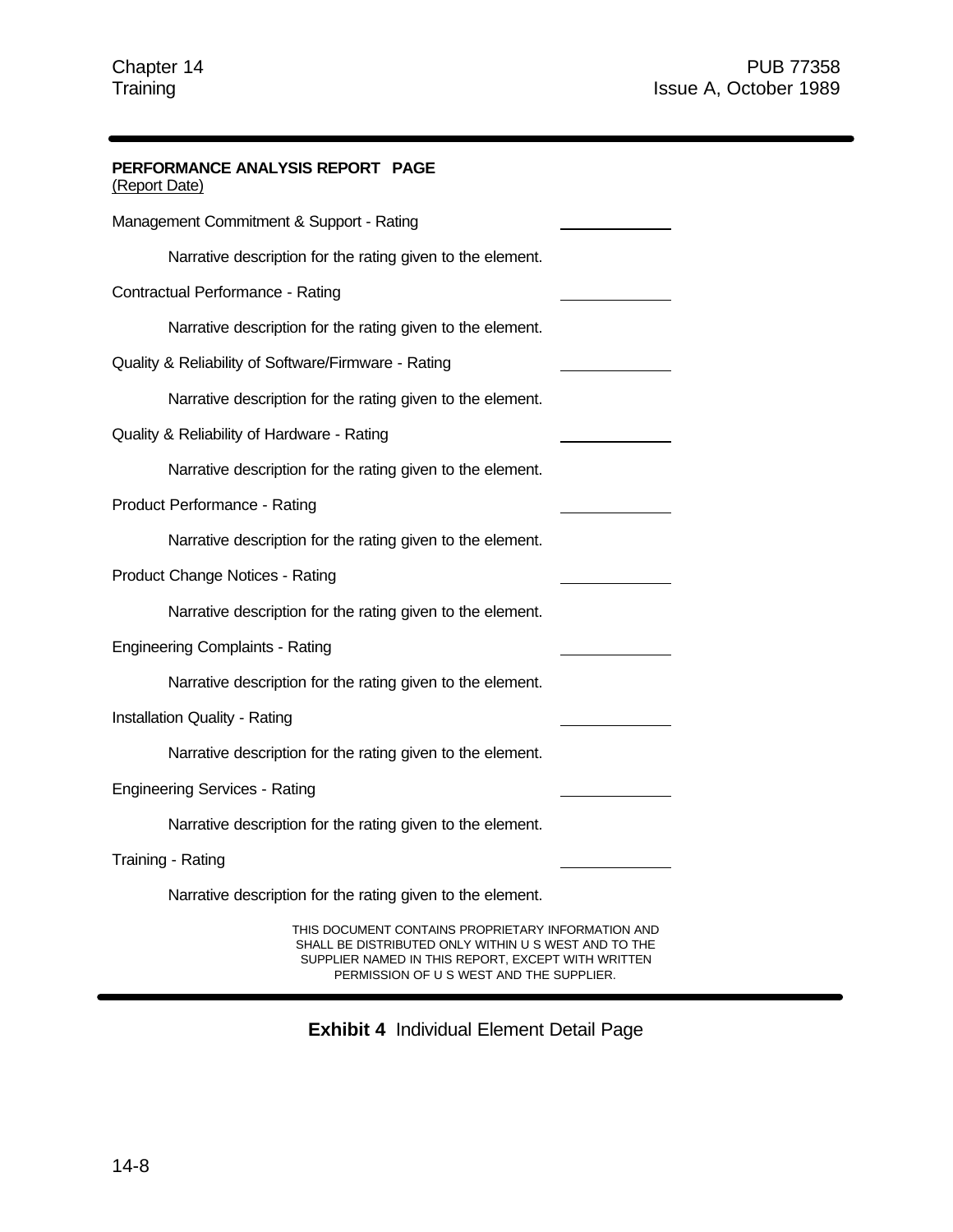# **15. Acronyms**

| <b>CLEI</b>    | Common Language Equipment Identification                              |
|----------------|-----------------------------------------------------------------------|
| <b>COMTTAG</b> | Central Office Maintenance Technical Training Advisory Group          |
| <b>LSSGR</b>   | Lata Switching Systems Generic Requirements                           |
| <b>OSSGR</b>   | <b>Operator Switching Systems Generic Requirements</b>                |
| <b>OTGR</b>    | <b>Operation Technology Generic Requirements</b>                      |
| <b>PPSNGR</b>  | <b>Public Packet Switching Network Generic Requirements</b>           |
| QORM           | <b>Quality Operations Reliability and Maintenance</b>                 |
| <b>RRF</b>     | <b>Reliability Review Forum</b>                                       |
| <b>TQSSGR</b>  | <b>Reliability and Quality Switching Systems Generic Requirements</b> |
| <b>TSGR</b>    | <b>Transport System Generic Requirements</b>                          |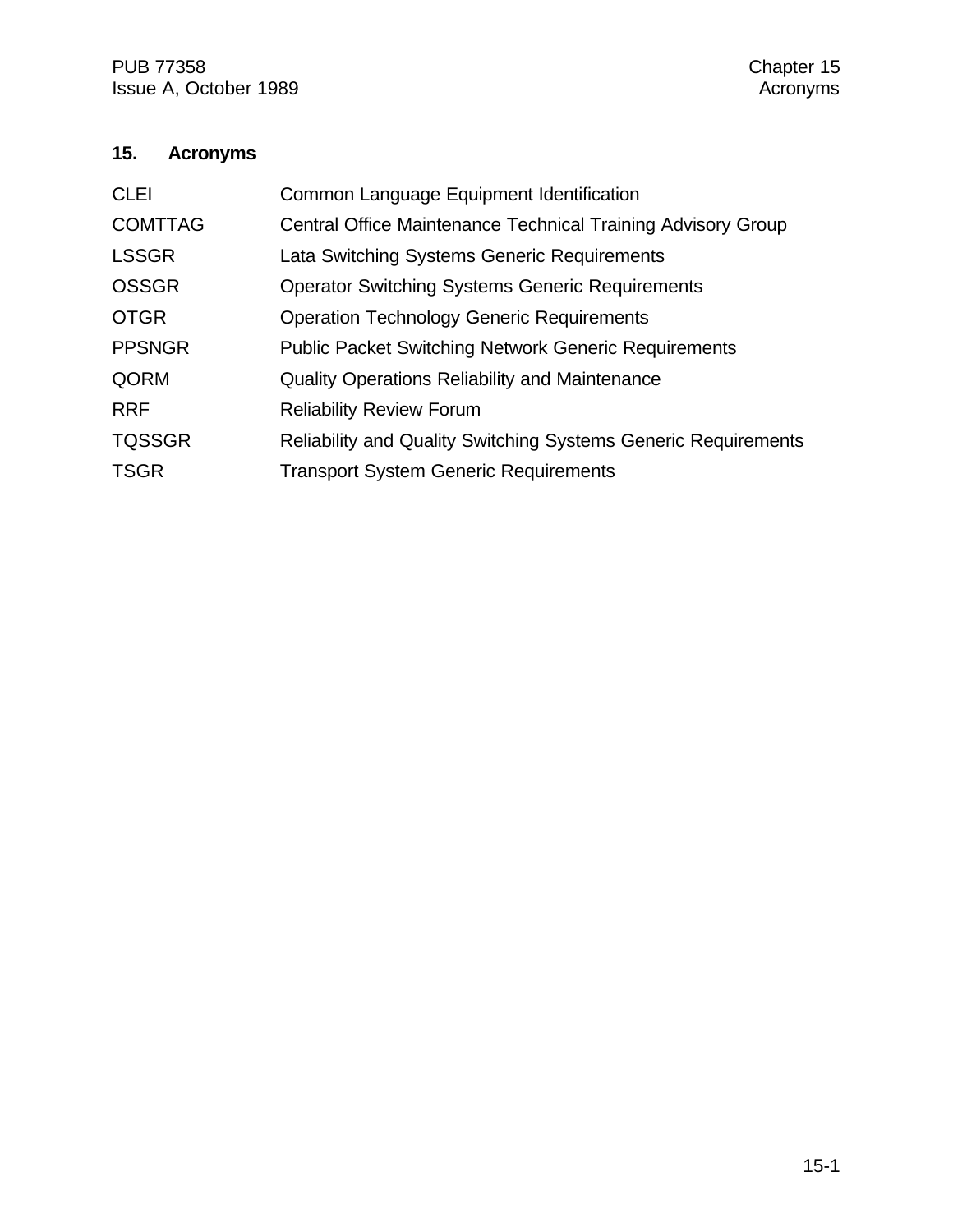#### **16. References**

#### **16.1 Bellcore Documents**

- TR-TSY-000064 Lata Switching Systems Generic Requirements
- TR-TSY-000271 Operator Services Systems Generic Requirements
- TR-TSY-000284 Reliability and Quality Switching Systems Generic Requirements
- TR-TSY-000301 Public Packet Switching Network Generic Requirements
- TR-TSY-000439 Operations Technology Generic Requirements
- TR-TSY-000499 Transport System Generic Requirements

#### **16.2 U S WEST Publications**

| <b>PUB 77002</b> | <b>Technical Drawing Media Standards</b>                                                                     |
|------------------|--------------------------------------------------------------------------------------------------------------|
| <b>PUB 77351</b> | Central Office Telecommunications Equipment Installation and<br><b>Removal Guidelines</b>                    |
| <b>PUB 77353</b> | <b>Central Office Telecommunications Equipment Engineering</b><br><b>Standards</b>                           |
| <b>PUB 77354</b> | Guidelines for Product Change Notices                                                                        |
| <b>PUB 77357</b> | Guidelines for Engineering Complaints and Operational Trouble<br>Reports                                     |
| <b>PUB 77361</b> | Common Language® Equipment Classification and Bar Code<br>Labeling Requirements for Central Office Equipment |

#### **16.3 Ordering Information**

All documents are subject to change and their citation in this document reflects the most current information available at the time of printing. Readers are advised to check status and availability of all documents.

Ordering Information for Employees of U S WEST Communications, Inc.

Information Resource Management (IRM) 1801 California St., Rm. 1340 Denver, CO 80202 (303) 298-1025 or (303) 298-1778